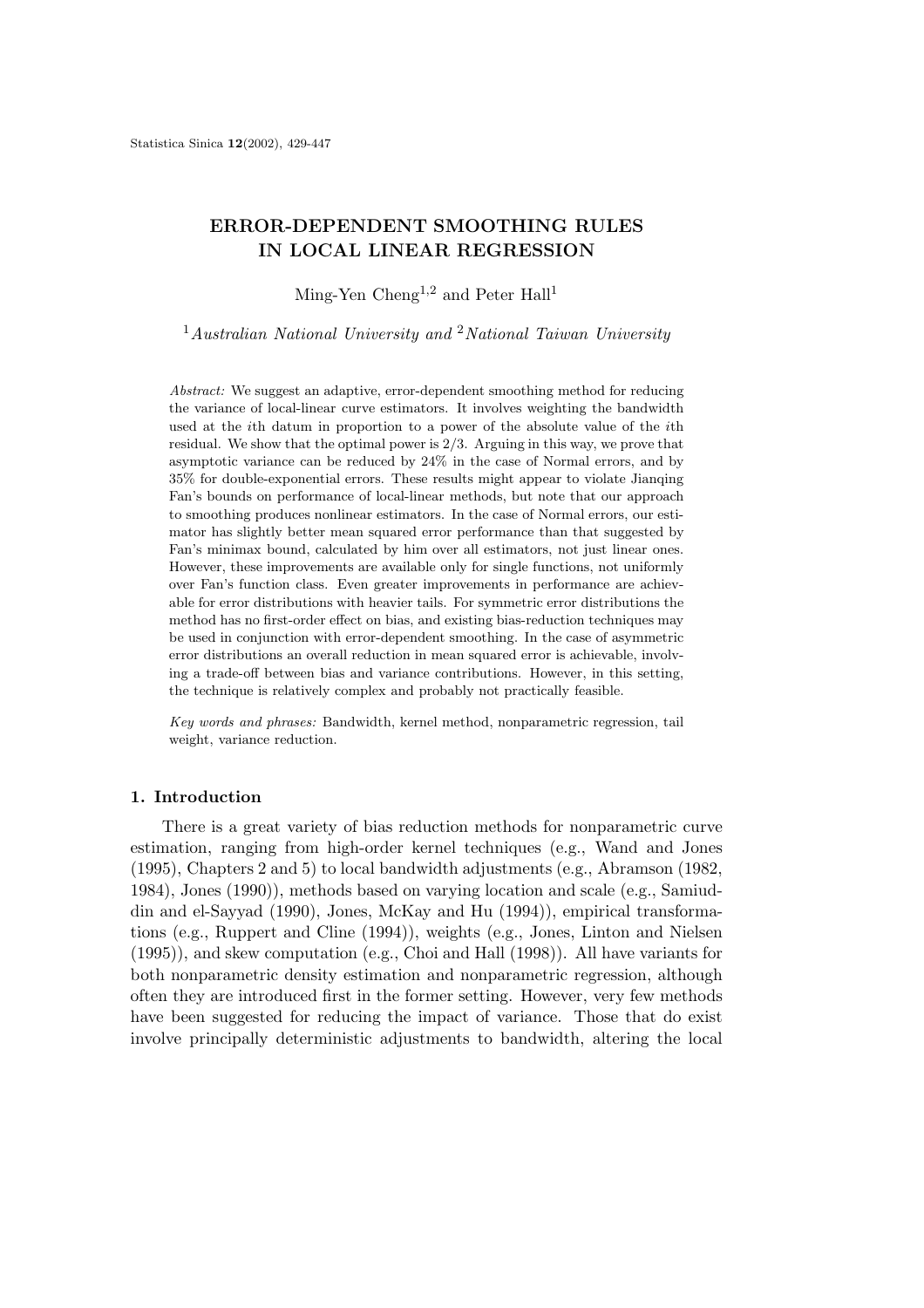trade-off between variance and squared bias in the context of mean integrated squared error.

In the present paper, and in the context of nonparametric regression, we suggest a new and entirely different approach to variance reduction. It involves adjusting bandwidth in a stochastic, rather than deterministic, way, with the aim of providing improved performance by giving greater weight to data pairs that correspond to smaller absolute errors. In an extreme case, if an error were exactly zero then we would wish to use the corresponding data pair for interpolation, rather than simply for smoothing. Interpolation would correspond to using a bandwidth of zero, and so our "error dependent" method involves taking the bandwidth to be a function of the error — or more practically, of the residual. The function is non-degenerate, even in the asymptotic limit. For local-linear estimators we suggest that it be taken proportional to the two-thirds power of the absolute value of the error (or residual). Different powers are appropriate for higher-order methods, with the power increasing to 1 as order increases.

The idea of allowing the bandwidth for the ith datum to depend nontrivially on the ith error is reminiscent of Abramson's (1982) approach to bias reduction in density estimation. There, the bandwidth for smoothing  $X_i$  when estimating the density f is ideally taken proportional to a negative power of  $f(X_i)$ . While this approach has an analogue for nonparametric regression (Hall (1990)), it nevertheless reduces bias rather than variance, and is not closely related to the technique suggested here. In particular, error-dependent smoothing reduces variance by a constant factor, and has no first-order impact on bias (in the case of symmetric error distributions); most bias reduction methods reduce bias by an order of magnitude and inflate variance by a constant factor.

In large samples, our method reduces the variance contribution to mean integrated squared error by 24% in the case of Normal errors, by 35% for doubleexponentially distributed errors, and by even greater amounts for very heavytailed error distributions. These figures might appear to violate the bounds asserted by Fan (1993) for performance of local-linear estimators. There is in fact no contradiction, however, principally for the following reason. Fan's minimax theory applies to classes of regression functions that have, in effect, two bounded derivatives. By way of contrast, our results require the functions to have two continuous derivatives. Our claim about improved performance does need continuity of the second derivative, and in particular does not hold uniformly across the function class addressed by Fan. Other dissimilarities too should be born in mind. For example, Fan's (1993) result about local-linear estimators applies only within the class of linear techniques, and (after error-dependent smoothing) our estimators are nonlinear. Furthermore, Fan's other minimax bounds, measuring performance against nonlinear techniques, do not specifically address the range of heavy-tailed error distributions that are considered in the present paper, since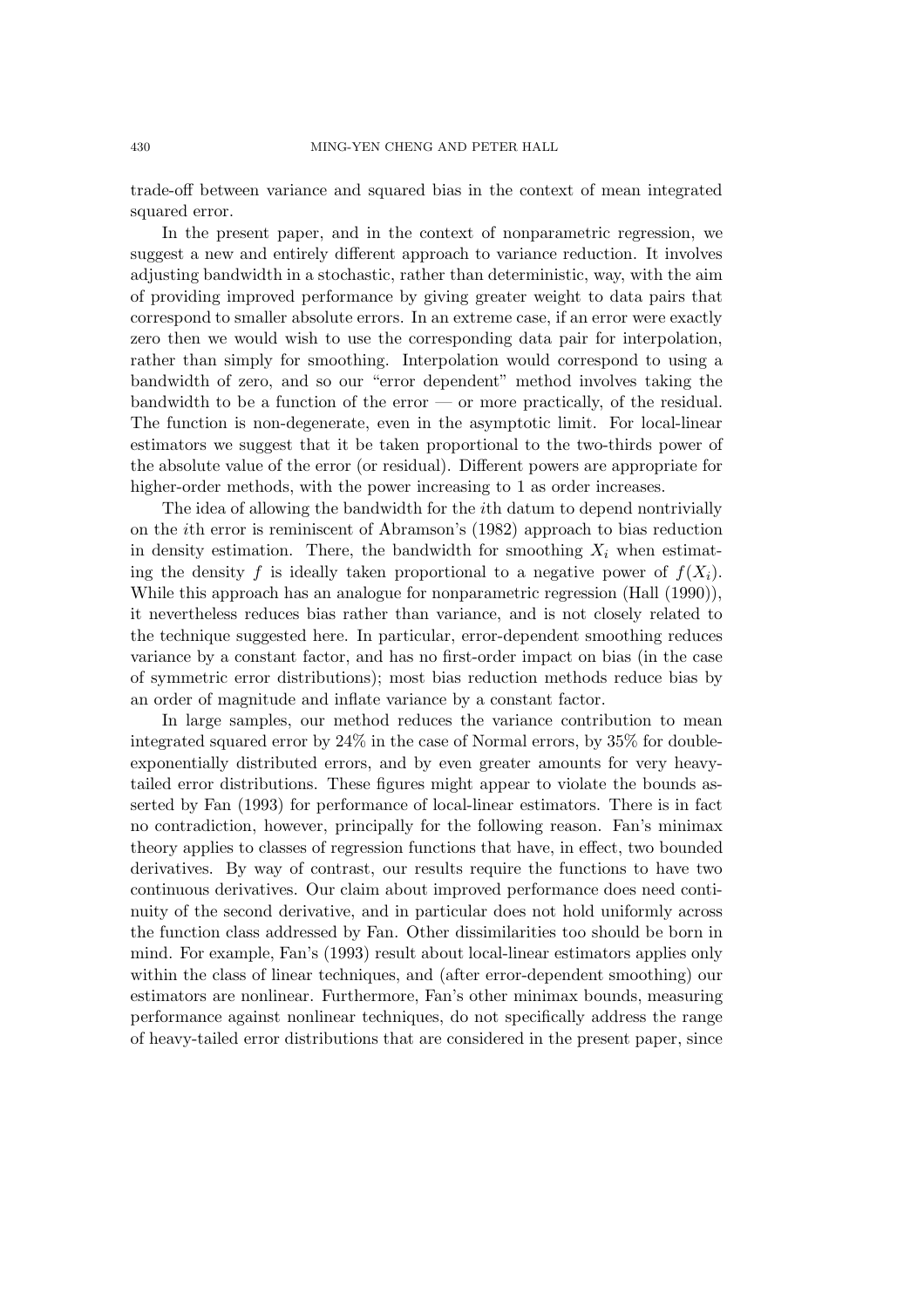his class  $C_2$  of models for the "max" part of "minimax" contains models with Normal errors.

Our methods are relatively simple when the error distribution is symmetric or nearly symmetric, and that is the context in which they have greatest practical significance. In the case of asymmetry, however, error-dependent smoothing can introduce an additional bias term to the estimator. This makes it relatively complex to minimise mean squared error. For the sake of completeness we briefly explore the general case from a theoretical viewpoint but, since the practical attraction of the asymmetric setting is not high, we do not describe its numerical properties.

From a practical viewpoint, empirical bandwidth choice methods that produce overly variable bandwidths can require relatively large samples in order to achieve theoretically optimal levels of performance. The rule proposed in this paper, where the bandwidth is proportional to a power of a residual, can be subject to excessive fluctuation when residuals are either close to 0 or large in absolute value. This suggests that a truncation argument be used to dampen variability and improve performance. The need to choose truncation points adds to the complexity of the method, however, as does the necessity of selecting a pilot bandwidth in order to calculate residuals. The result is that, in small to moderate sized samples, mean squared error reductions offered by a practical version of our method may be some distance from theoretically optimal levels. Nevertheless, our theory and simulation analysis show clearly the potential of the methods.

Provided errors are stochastically independent, conditional on design points, there is no difficulty in combining error-dependent smoothing with a biasreduction method. The effect is to reduce bias by an order of magnitude, and reduce variance by a constant factor relative to the value it would assume if only bias reduction were employed. Likewise, error-dependent smoothing may be applied in conjunction with a spatially-local bandwidth choice procedure, such as that suggested by Fan and Gijbels (1995): one simply takes the scale factor h, in formulae such as  $h_i = h H(\hat{\epsilon}_i)$  discussed in Section 2, to depend on spatial location  $x$ . The method is also applicable to the case of heteroscedasticity, no matter whether the variance function is modelled parametrically or estimated nonparametrically. See Section 2.7 for discussion.

# **2. Methodology and Main Results**

### **2.1. Model and estimator**

Assume that independent and identically distributed data pairs  $(X_1, Y_1), \ldots$ ,  $(X_n, Y_n)$  are generated by the model

$$
Y_i = g(X_i) + \epsilon_i, \qquad (2.1)
$$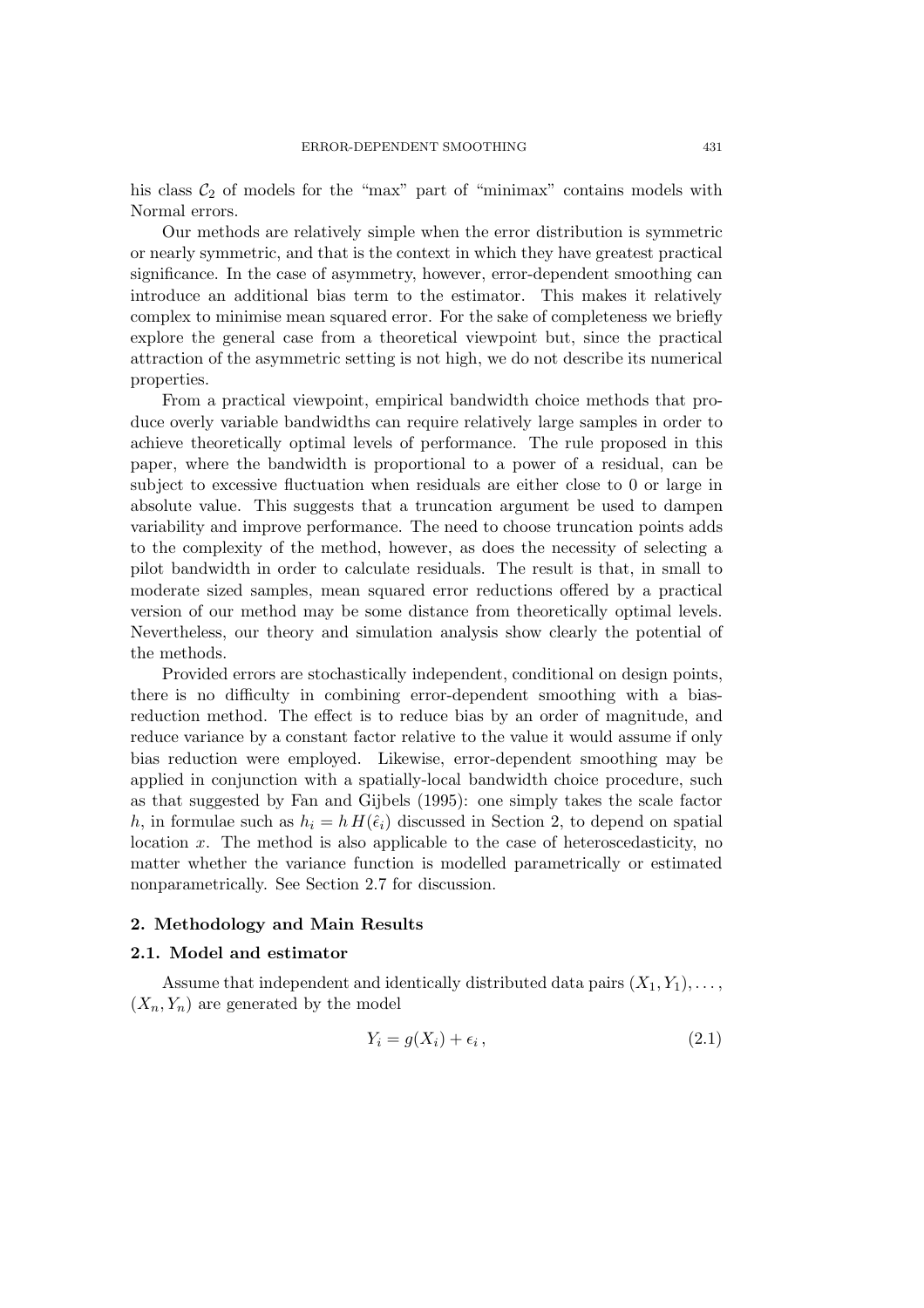where  $X_i$  is independent of  $\epsilon_i$ , and  $E(\epsilon_i) = 0$ . In the "ideal" case, where the errors  $\epsilon_i$  are known, we define a bandwidth  $h_i$  by  $h_i = h H(\epsilon_i)$ . Here,  $h = h(n)$ denotes a sequence of positive constants, and  $H$  is a fixed positive function. More realistically, we might approximate  $\epsilon_i$  by a residual  $\hat{\epsilon}_i$ , and put  $h_i = h H(\hat{\epsilon}_i)$ . In either case, and for fixed x, let  $(\hat{a}, \hat{b})$  denote the pair that minimises

$$
\sum_{i=1}^{n} \{Y_i - a - b(X_i - x)\}^2 h_i^{-1} K\{(X_i - x)/h_i\},\,
$$

where K is a kernel function, and put  $\hat{q}(x)=\hat{a}$ .

We expect  $H(x)$  to be an increasing function of |x|, in which case smaller absolute errors (or residuals) produce less smoothing. In the "realistic" case, where residuals are used rather than the errors themselves, particularly large absolute values of residuals may not necessarily reflect similar values of errors. Rather, they might result from inaccuracies in the pilot estimator of  $g$  that is used to compute residuals. This means that we should usually threshold the smoothing parameter, to guard against outlying values. Thresholding is also useful if we are to ward off problems with sparse design, which do not make themselves felt through the asymptotic distribution of  $\hat{g}$ . These difficulties do not arise in the "ideal" case, which therefore offers more insight into the operation of level-dependent thresholding. We address the "ideal" and "realistic" cases in Sections 2.4 and 2.5, respectively.

#### **2.2. Overview of theory**

First we deal with the "ideal" setting. In the case of classical local-linear smoothing, where  $H \equiv 1$ , it is well-known that the local-linear estimator has bias of size  $h^2$  and error about the mean of size  $(nh)^{-1/2}$ . Specifically, under mild regularity conditions (see Fan (1993)),

$$
\hat{g} = g + \frac{1}{2}h^2 g'' \kappa_2 + (nh)^{-1/2} f^{-1/2} \kappa^{1/2} \sigma N_n + o_p(h^2) \,, \tag{2.2}
$$

where  $\kappa_2 = \int u^2 K(u) du$ ,  $\kappa = \int K^2$ ,  $\sigma^2 = \text{var}(\epsilon)$ , and  $N_n$  denotes a random variable whose distribution is asymptotically Normal  $N(0, 1)$ . The second term on the right-hand side of (2.2) represents systematic error, and the third is stochastic error.

More generally, suppose H is a non-degenerate function. If  $E\{H(\epsilon)^2\} < \infty$ then we may standardise H so that  $E\{H(\epsilon)^2\} = 1$ . We claim that in these circumstances, provided the error distribution is symmetric and  $H$  is an even function, the expansion at (2.2) continues to hold, except that the third term is multiplied by the factor  $\rho$ , where  $\rho^2 = E\{\epsilon^2 H(\epsilon)^{-1}\}/\sigma^2$ :

$$
\hat{g} = g + \frac{1}{2}h^2 g'' \kappa_2 + (nh)^{-1/2} \rho f^{-1/2} \kappa^{1/2} \sigma N_n + o_p(h^2).
$$
 (2.3)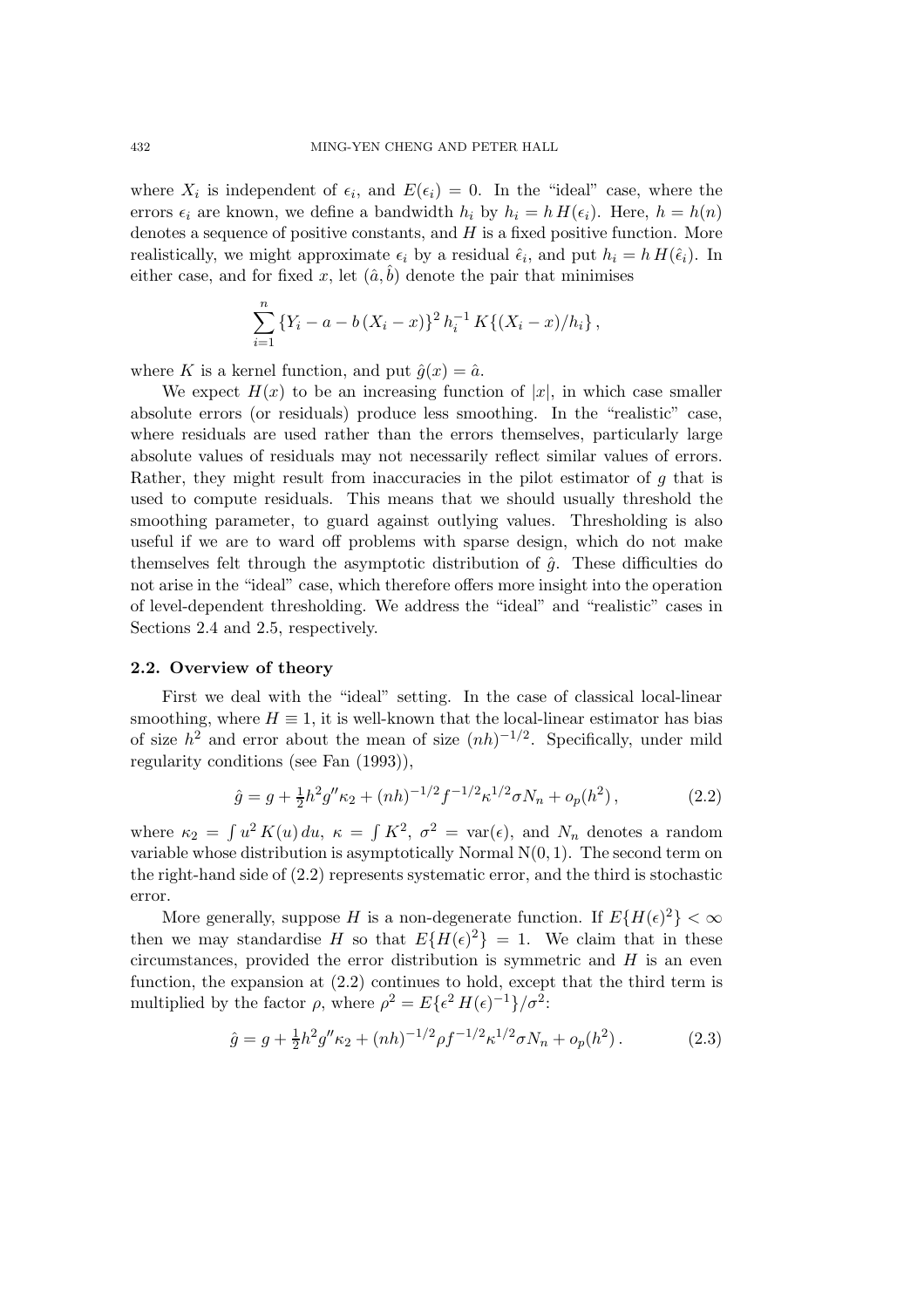As in (2.2),  $N_n$  denotes a random variable that is asymptotically Normal N(0, 1), although it will assume different numerical values in appearances at (2.2) and  $(2.3).$ 

Minimising  $\rho$  subject to  $E\{H(\epsilon)^2\} = 1$  is an elementary variational problem. The minimum is achieved when  $H(\epsilon)$  equals a constant multiple of  $|\epsilon|^{2/3}$ , in which case  $\rho^2 = \rho_0^2$  where

$$
\rho_0^2 \equiv \{ E(|\epsilon|^{4/3}) \}^{3/2} / \sigma^2 < 1. \tag{2.4}
$$

Of course, taking  $H(\epsilon)$  proportional to  $|\epsilon|^{2/3}$  is all that is needed for optimal reduction of asymptotic mean squared error. The particular constant is absorbed into the non-random multiplier, h, and so is immaterial.

For Normal errors, and for our estimator rather than a conventional locallinear estimator, our results are suggestive of a version of Fan's (1993) Theorem 4 in which his constant  $0.896^2$  is replaced by 1.00, this being the value (to two decimal places) of

$$
(1.243 \,\rho_0^{8/5})^{-1} = (1.243 \times [2\left\{\Gamma(7/6)/\pi^{1/2}\right\}^{3/2}]^{4/5})^{-1} \approx 1.0024^2 \,. \tag{2.5}
$$

The formula here represents the efficiency, defined as the ratio of mean squared errors, of our estimator relative to the "optimal" nonlinear regression function estimator, when estimating a fixed, twice continuously differentiable target  $q$ . The "optimal" estimator here is the one that gives minimum mean squared error in a minimax sense, uniformly over functions that have two bounded derivatives; it does not make use of continuity of the second derivative. Details of the origin of the formula are given by Donoho and Liu (1991), and in fact the figure 1.243 is taken from Donoho and Liu's Table 1. It was apparently derived by combining, in a conservative way, numerical results obtained by Donoho, Liu and MacGibbon (1990). The exact value of  $\rho_0^2$  in the Normal case may be shown to equal  $2 \{\Gamma(7/6)/\pi^{1/2}\}^{3/2} \approx 0.757.$ 

Note that our results rely on *continuity* of the second derivative of g, whereas Fan's results apply uniformly over a class of  $g$ 's that have only a uniformly *bounded* derivative. The requirement for continuity is the key to reconciling Fan's results with our own. The fact that the "ideal" estimator is not a true estimator in the usual sense is not an issue in comparing Fan's results with our own. Indeed, we show in Section 2.5 that, for any particular functions  $f$  and  $g$ with two continuous derivatives, the level of asymptotic performance evinced by the ideal estimator is achievable by a realistic version. In this case a pilot estimator  $\tilde{g}$  is constructed, and used to calculate  $\hat{\epsilon}_i = Y_i - \tilde{g}(X_i)$ . Then, possibly after centering or thresholding these residuals, we compute the empirical bandwidth  $\hat{h}_i = h |\hat{\epsilon}_i|^{2/3}$ . We use  $\hat{h}_i$  in place of  $h_i$  to construct  $\hat{g}$ . Modulo regularity conditions, and truncation to alleviate difficulties caused by too large or too small values of  $|\hat{\epsilon}_i|$ , formula (2.3) continues to hold.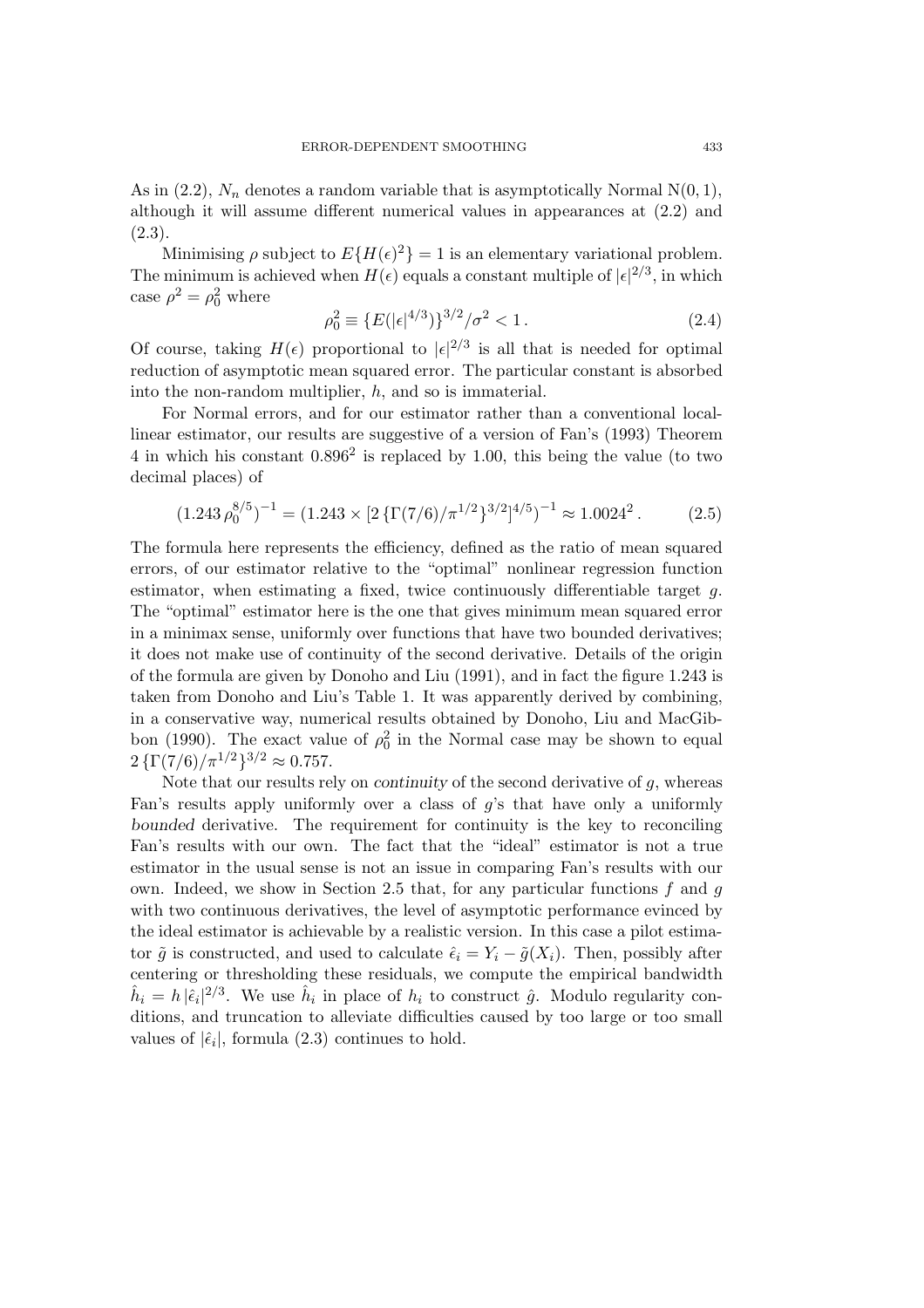Since Fan's minimax function class  $C_2$  contains models where the error distribution is Normal, results such as those discussed above do not relate to improvements in performance that error-dependent smoothing can achieve in the case of heavy-tailed error distributions. Indeed, the value of  $\rho_0^2$  tends to be smaller for distributions with heavier tails. Values in the cases of double Exponential, Normal and Uniform errors are respectively 0.650, 0.757 and 0.842. For errors with Student's t distribution on 5, 10 or 20 degrees of freedom, the values are 0.676, 0.726 and 0.743, respectively. Figure 2.1 plots  $\rho^2$  as a function of the number of degrees of freedom (interpreted in the continuum) for Student's t errors. For non-Normal errors one can also construct estimators that are more efficient than  $\hat{q}$  by replacing local least-squares by a robust method such as local M-estimation.



Figure 2.1. Values of  $\rho^2$  versus number of degrees of freedom for Student's t error distributions.

In the case of asymmetric errors, or when  $H$  is not an even function, a formula similar to  $(2.3)$  is valid, except that an extra bias term of size  $h^2$  is introduced. This quantity is proportional to  $E\{\epsilon H(\epsilon)^2\}$ , and so is typically small if the error distribution is close to being symmetric. More generally, it is possible to either choose both h and H (in the formula  $h_i = h H(\epsilon_i)$ ) so that asymptotic mean squared error is minimised; or to choose  $H$  to minimise the asymptotic variance term subject to both  $E\{H(\epsilon)^2\} = 1$  and  $E\{\epsilon H(\epsilon)^2\} = 0$ . The first rule produces a particularly complex function  $H$ , and is quite unattractive for practical implementation. The second rule gives

$$
H(u) = \begin{cases} c_1 u^{2/3} & \text{if } u > 0, \\ c_2 |u|^{2/3} & \text{if } u < 0, \end{cases}
$$
 (2.6)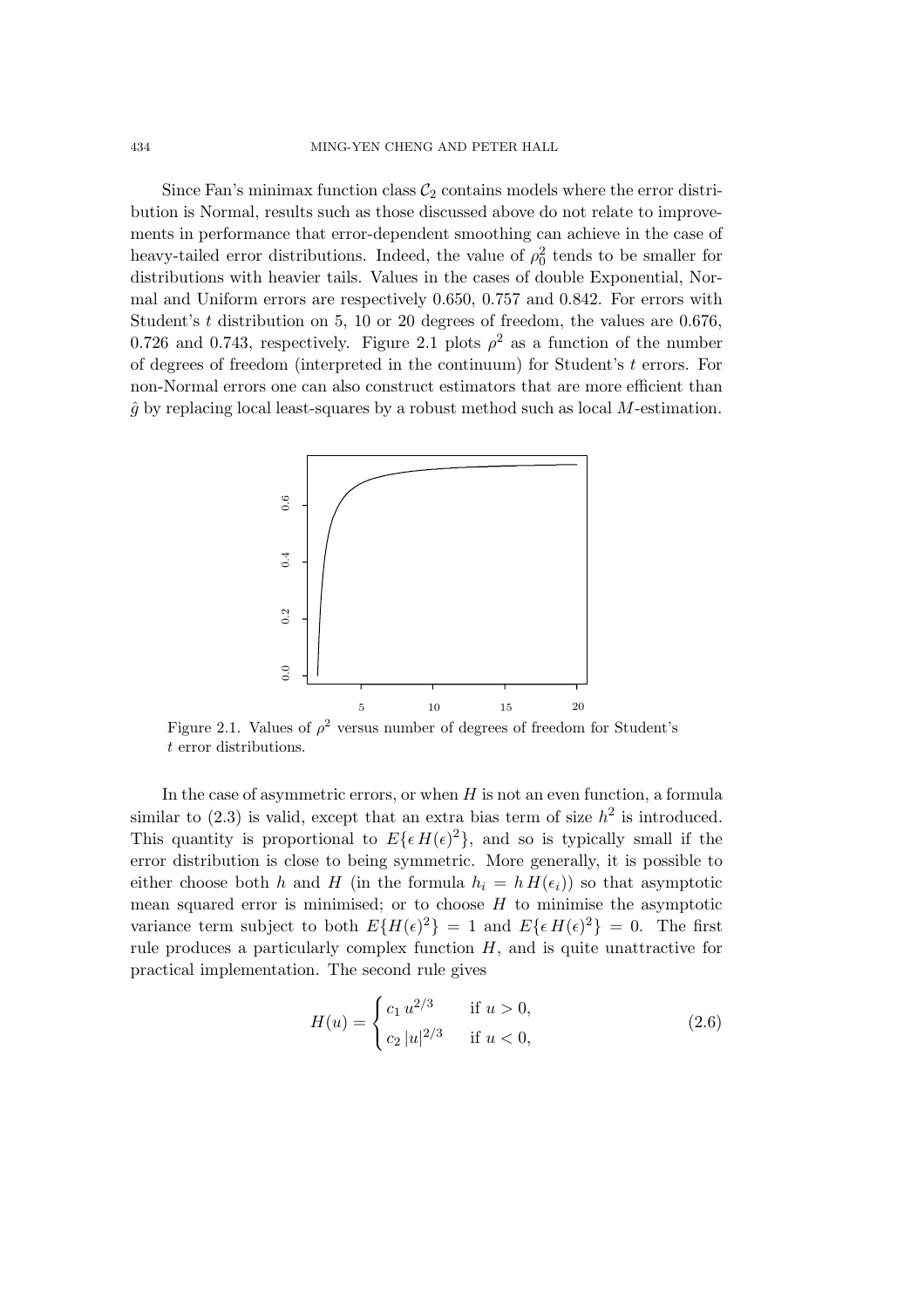where

$$
c_1 = \left[ E\{\epsilon^{4/3} I(\epsilon > 0)\} + \frac{E\{|\epsilon|^{4/3} I(\epsilon < 0)\} E\{\epsilon^{7/3} I(\epsilon > 0)\}}{E\{|\epsilon|^{7/3} I(\epsilon < 0)\}} \right]^{-1/2},
$$
  

$$
c_2/c_1 = \left[ E\{\epsilon^{7/3} I(\epsilon > 0)\} / E\{|\epsilon|^{7/3} I(\epsilon < 0)\} \right]^{1/2}.
$$

Thus, using error-dependent smoothing in the case of asymmetric errors requires relatively detailed inference about the error distribution, and is not as attractive as in the case of symmetry.

Note, however, that there is always a strict reduction in the variance contribution to asymptotic mean squared error. For example, if  $H$  is given by  $(2.6)$ , with the constants  $c_1, c_2$  defined above, then (without requiring the assumption of symmetry) (2.3) holds with  $\rho < 1$ .

#### **2.3. Generalisations and extensions**

The main idea behind these results — that the variance of a nonparametric regression estimator may be reduced by using an error-dependent smoothing parameter — is applicable to a wide range of settings. For example, it is valid for linear, second-order methods such as the Nadaraya-Watson estimator (see e.g., Härdle (1990), p.25; Wand and Jones (1995), p.119), the Gasser-Müller estimator (Wand and Jones (1995), p.131) and the Priestley-Chao estimator (Wand and Jones (1995), p.130). In all these cases the asymptotically optimal form of  $H$  is the same as that described above in the local-linear context. Moreover, if the error distribution is symmetric then bias is unaffected, to first order, by errordependent smoothing.

Error-dependent smoothing is also applicable to general local-polynomial estimators of regression means and their derivatives (see e.g., Ruppert and Wand  $(1994)$ ). There, if the method is of order r (meaning that, in the case of a nonrandom bandwidth h, bias is of size  $h<sup>r</sup>$ , the natural analogue of the condition  $E\{H(\epsilon)^2\} = 1$  is  $E\{H(\epsilon)^r\} = 1$ . This ensures that, if the error-dependent bandwidth is  $h_i = h H(\epsilon_i)$ , if H is an even function, and if the error distribution is symmetric, the bias term is the same (to first order) as it would be if the bandwidth were simply h. If we are estimating the sth derivative of g, for  $s \geq 0$ , then the variance contribution to asymptotic mean squared error is also the same to first order, except that it is reduced by the multiplicative factor  $\rho =$  $E\{\epsilon^2 H(\epsilon)^{-(2s+1)}\}/\sigma^2$ .

The minimum of this quantity, subject to the constraint  $E\{H(\epsilon)^r\} = 1$ , is achieved when  $H(\epsilon)$  is proportional to  $|\epsilon|^{2/(r+2s+1)}$ . Thus, the general form of  $\rho_0^2$ (given at  $(2.4)$  in the case  $(r, s) = (2, 0)$ ) is

$$
\rho_0^2 = \{ E(|\epsilon|^{2r/(r+2s+1)}) \}^{(r+2s+1)/r} / \sigma^2 < 1.
$$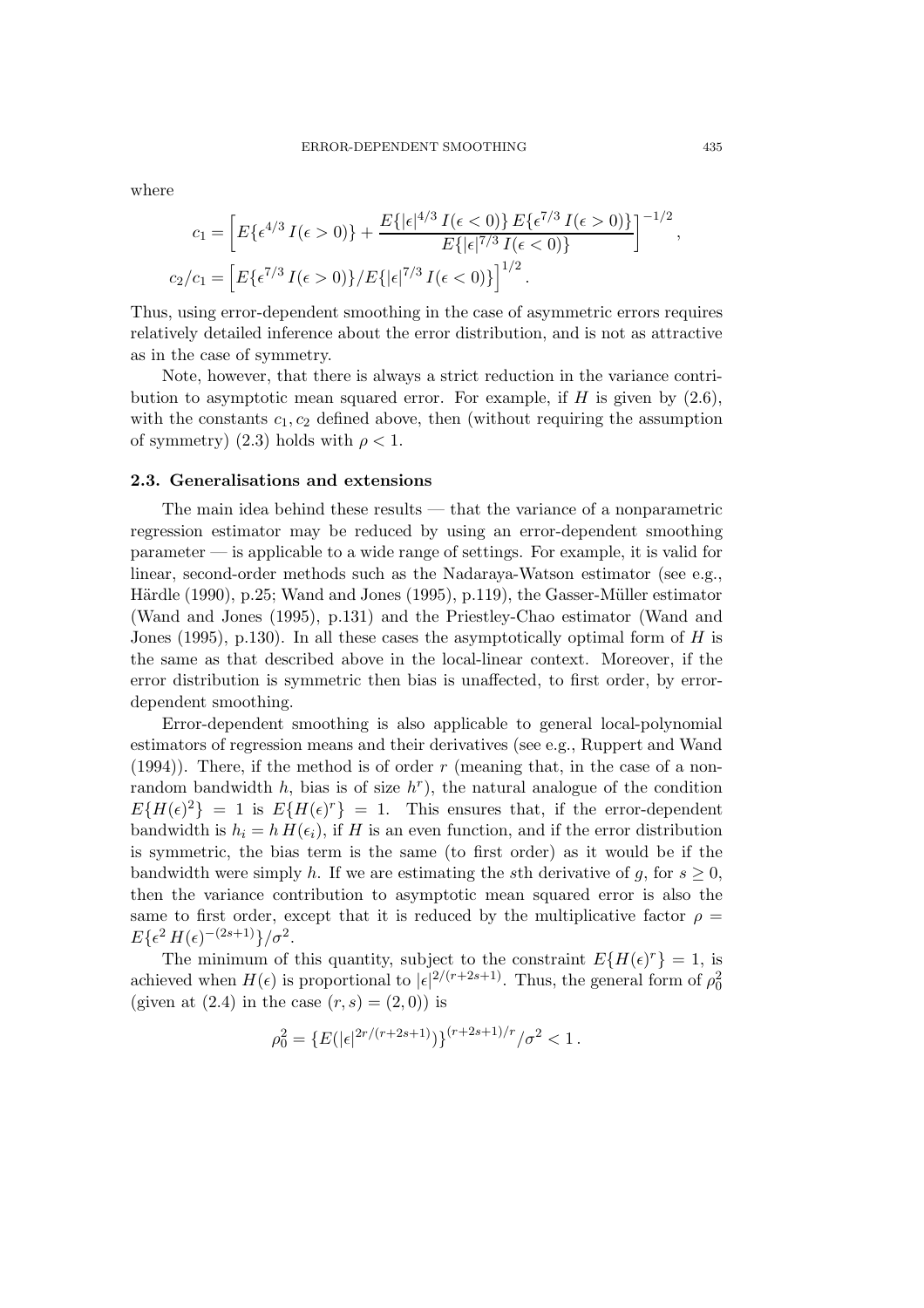In the case of symmetric errors, this represents the greatest amount by which variance may be reduced using error-dependent smoothing, when estimating an sth derivative by an rth order method.

# **2.4. Theory in "ideal" case**

Assume that  $h = h(n) \to 0$  and  $nh \to \infty$  as  $n \to \infty$ , and that H is a continuous, positive function satisfying

$$
E\{H(\epsilon)^3\} < \infty \,, \quad E\{H(\epsilon)^{-1}\} < \infty \,, \quad E[\epsilon^2\{H(\epsilon) + H(\epsilon)^{-1}\}] < \infty \,. \tag{2.7}
$$

Let K be a bounded, compactly supported, symmetric probability density, and let f denote the marginal density of  $X_i$ , assumed to exist in a neighbourhood of x. Assume that f and g have two continuous derivatives in a neighbourhood of x, and that  $f(x) > 0$ .

**Theorem 2.1.** *Under the above conditions,*

$$
\hat{g}(x) = g(x) + \frac{1}{2} h^2 \kappa_2 \left[ g''(x) E\{H(\epsilon)^2\} + f''(x) f(x)^{-1} E\{\epsilon H(\epsilon)^2\} \right] \n+ \left[ (nh)^{-1} \kappa f(x)^{-1} E\{\epsilon^2 H(\epsilon)^{-1}\} \right]^{1/2} N_n(x) + o_p(h^2),
$$
\n(2.8)

where  $N_n(x)$  denotes a random variable whose distribution is asymptotically Nor*mal N*(0, 1)*.*

**Corollary.** Assume the conditions of Theorem 2.1. If  $E\{\epsilon H(\epsilon)^2\} = 0 - in$ *particular, if the distribution of*  $\epsilon$  *is symmetric and* H *is an even function — and if*  $E\{H(\epsilon)^2\} = 1$ *, then* (2.3) *holds at* x*, with*  $\rho^2 = E\{\epsilon^2 H(\epsilon)^{-1}\}/\sigma^2$ .

Conditions (2.7) hold if, for example, (a)  $C_1|\epsilon|^{1-\delta} \leq H(\epsilon) \leq C_2(1+|\epsilon|)$ for constants  $C_1, C_2, \delta > 0$ , (b)  $E(|\epsilon|^3) < \infty$ , and (c) the probability density of  $\epsilon$ exists in a neighbourhood of the origin and is bounded away from 0 there. If  $H(\epsilon)$ has the optimal form  $C |\epsilon|^{2/3}$  then (2.7) is valid if (c) holds and  $E(|\epsilon|^{8/3}) < \infty$ . The theorem may be extended to a variety of other settings, for example to the case where  $x$  is a boundary point.

## **2.5. Theory in "realistic" case**

Suppose f and q have two continuous derivatives in a neighbourhood of  $x$ , and that  $f(x) > 0$ . Assume too that K is a bounded, compactly supported, symmetric probability density, and  $K'$  exists and satisfies a Hölder condition; that H' exists and satisfies a Hölder condition, and  $C_1 \leq H \leq C_2$  for constants  $0 < C_1 \leq C_2 < \infty$ ; that  $h = h(n) \to 0$  and  $nh \to \infty$  as  $n \to \infty$ ; that  $E(\epsilon^2) <$  $\infty$ . Call these assumptions (A<sub>1</sub>). (We say that a function  $\psi$  satisfies a Hölder condition, or is Hölder continuous with exponent  $\eta$ , if there exists a constant C > 0 such that  $|\psi(x) - \psi(y)| \leq C |x - y|^{\eta}$  for all x and y.)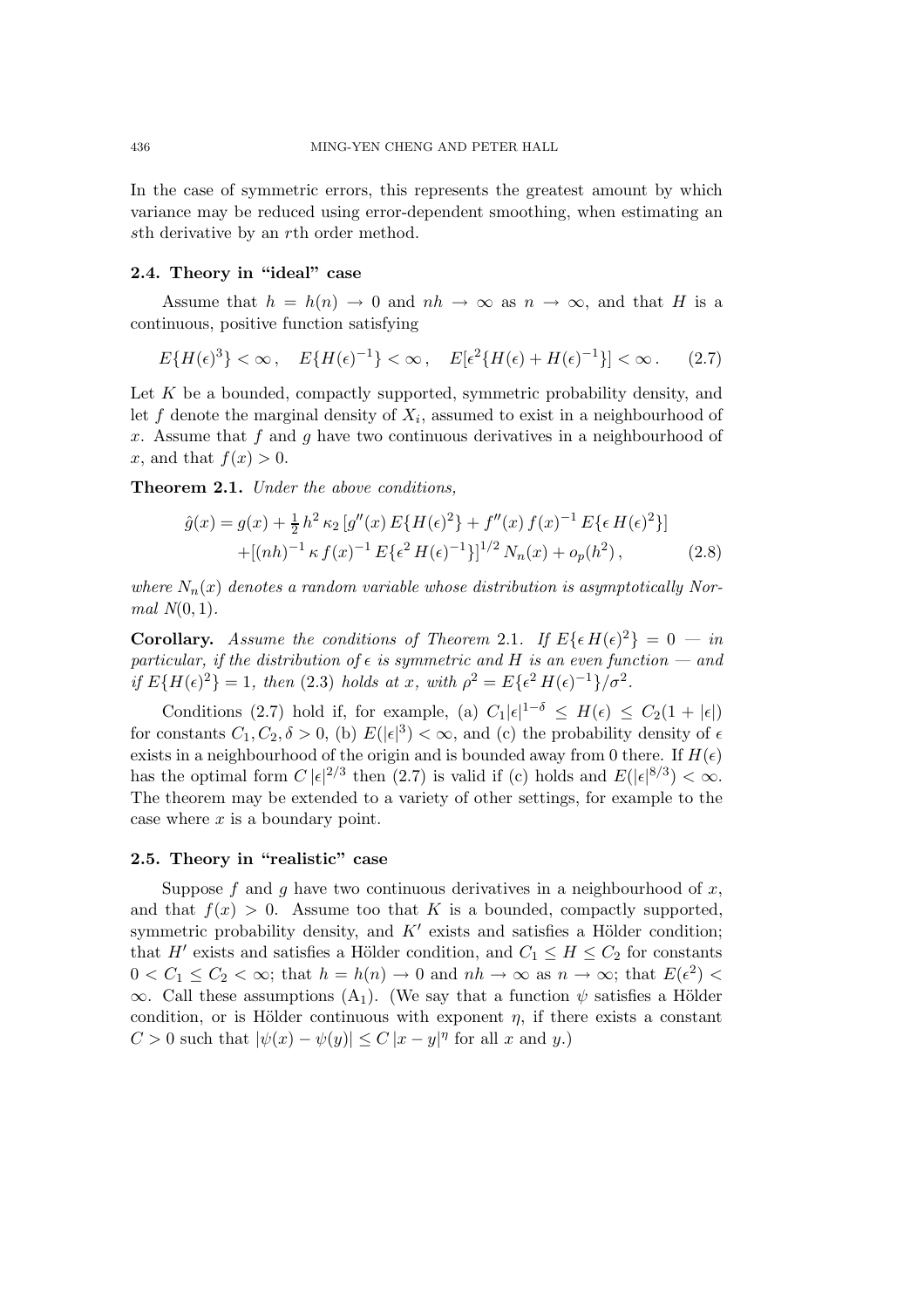In view of the continuity of  $f''$  and  $g''$ , the quantity

$$
\xi(\delta) \equiv \sup_{u \,:\, |x-u| \le \delta} \left\{ |f''(x) - f''(u)| + |g''(x) - g''(u)| \right\} \tag{2.9}
$$

converges to 0 as  $\delta \to 0$ . Let  $h_0 = h_0(n)$  denote a bandwidth, chosen to converge to 0 sufficiently slowly for  $n^{1/5} h_0 \rightarrow \infty$ , and sufficiently quickly for  $n^{1/5} h_0 =$  $O(n^{\eta})$  for all  $\eta > 0$  and  $n^{1/5} h_0 \xi(h_0)^{1/2} \to 0$ . Call this assumption  $(A_2)$ . For example, if both f'' and g'' are Hölder continuous then  $\xi(\delta) = O(\delta^{\eta})$  for some  $\eta > 0$ , and so  $h_0(n) \approx n^{-1/5} \log n$  is an adequate choice.

Let  $\tilde{g}$  denote a standard local-linear estimator of  $g$ , computed using bandwidth  $h_0$ . Put  $\hat{\epsilon}_i = Y_i - \tilde{g}(X_i)$  and  $\hat{h}_i = h H(\hat{\epsilon}_i)$ , and redefine  $\hat{g}(x)$  as the value  $\hat{a}$  in the pair  $(a, b) = (\hat{a}, \hat{b})$  that minimises

$$
\sum_{i=1}^{n} \{Y_i - a - b(X_i - x)\}^2 \hat{h}_i^{-1} K\{(X_i - x)/\hat{h}_i\}.
$$

**Theorem 2.2.** *Under assumptions*  $(A_1)$  *and*  $(A_2)$ *,* (2.8) *holds for the new estimator*  $\hat{q}$ *, with*  $N_n$  *again denoting a random variable that is asymptotically Normal N*(0, 1)*.*

Neither Theorem 2.1 nor Theorem 2.2 is available uniformly in a function class such as Fan's  $C_2$ . One reason, complementary to that given in Section 2.2, is that the rate at which the " $o_p(h^2)$ " terms converge to 0 depends explicitly on the modulus of continuity of both  $f''$  and  $g''$ , and can be arbitrarily slow. In the case of Theorem 2.2 this in turn influences choice of the pilot-estimator bandwidth  $h_0$ . Taking that quantity to be equal to a fixed constant multiple of  $n^{-1/5}$ , rather than of larger order than  $n^{-1/5}$  (as required by assumption  $(A_2)$ ), results in inflation of variance relative to that achieved by the "ideal" estimator. For sufficiently heavy-tailed error distributions, such an inflation still produces a reduction in variance, relative to that for a classical local-linear estimator. This is readily apparent in both theoretical analysis and numerical simulations. For Normal data, however, slight oversmoothing of the pilot estimator and relatively large sample sizes are necessary in order to achieve obvious improvements.

The conditions imposed on  $H$  in Theorem 2.2 preclude the optimal form  $H(u) = \gamma |u|^{2/3}$ . However, the level of performance in that case may be achieved, up to a constant factor that converges to 1 as  $n \to \infty$ , by considering successive approximations to the optimal  $H$  by functions satisfying the conditions of the theorem. Likewise, conditions on the kernel  $K$  prevent it from being the Epanechnikov function that attains asymptotically minimal mean squared error, but we may circumvent this problem by considering a sequence of approximations.

For example, the following is an empirical, thresholded version of the asymptotically optimal "ideal" procedure suggested in Section 2.2. Let  $\tilde{g}$  be defined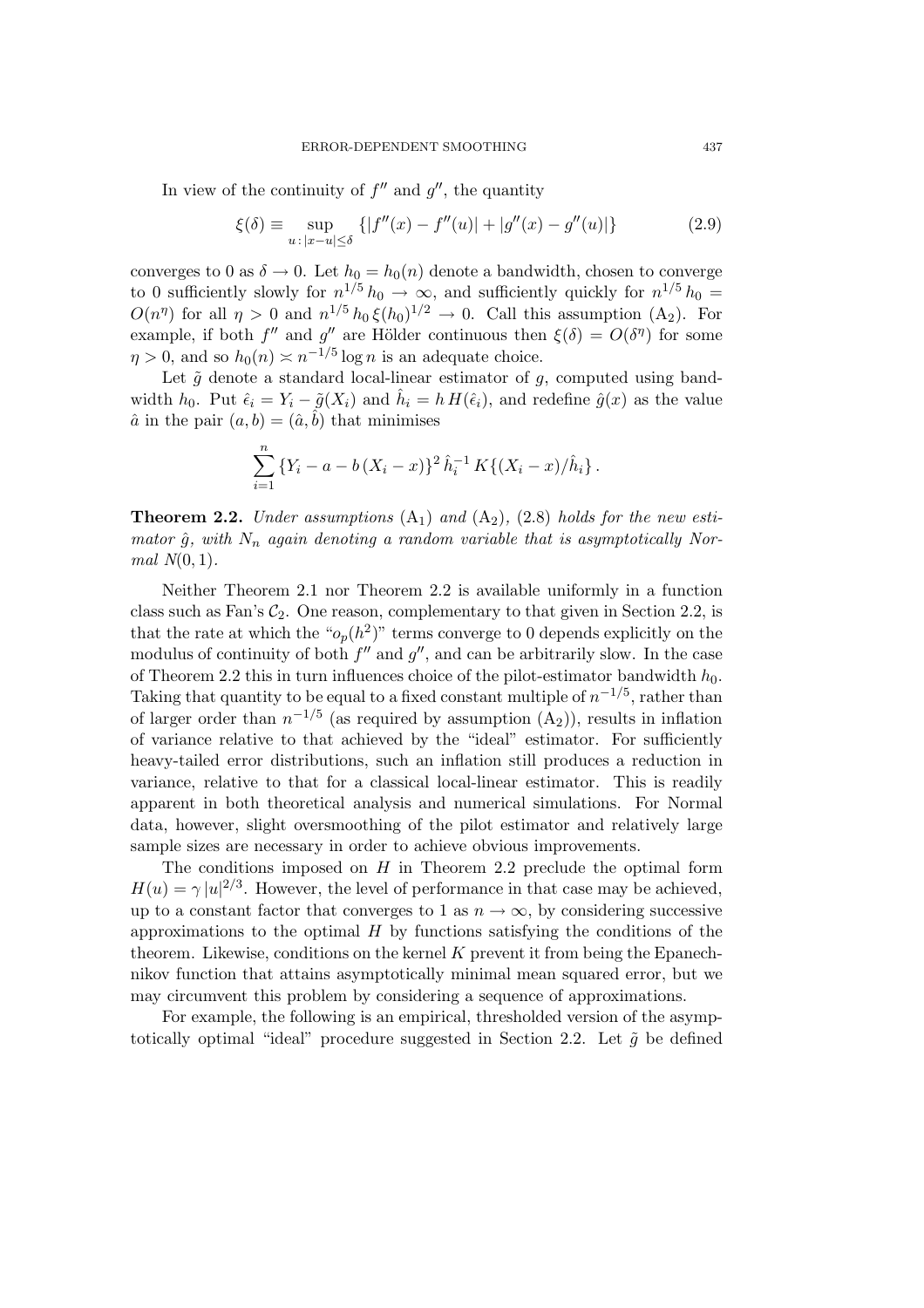as before, and assume the conditions imposed in Theorem 2.2 on K and on the bandwidths h and  $h_0$ . Additionally, suppose K is a compactly supported probability density with two bounded derivatives, that  $f$  and  $g$  have three bounded derivatives in a neighbourhood of x, that  $f(x) > 0$ , that  $E(\epsilon^4) < \infty$ , and that H is defined by

$$
H(u) = \begin{cases} \gamma |u|^{2/3} & \text{if } n^{-\alpha} \le |u| \le n^{\beta}, \\ \gamma n^{-2\alpha/3} & \text{if } |u| < n^{-\alpha}, \\ \gamma n^{2\beta/3} & \text{if } |u| > n^{\beta}, \end{cases} \tag{2.10}
$$

where  $\alpha, \beta, \gamma$  denote positive constants. Then it is possible to choose  $\alpha, \beta > 0$ such that, for all  $\gamma > 0$ , (2.7) holds for the new version of  $\hat{g}$  (constructed using the bandwidths  $h_i = H(\hat{\epsilon}_i)$ . The proof is particularly complex, and so will not be given here. The function  $H$  at  $(2.10)$  achieves the asymptotic performance represented by (2.8) with  $H(u) \equiv \gamma |u|^{2/3}$ .

# **2.6. Bandwidth choice**

Note that in view of property  $(2.3)$  the optimal bandwidth,  $h_{\text{opt}}^{\text{ed}}$  say, for an error-dependent smoothing rule is  $h_{\text{opt}}^{\text{ed}} = h_{\text{opt}}^{\text{llin}} \rho^{2/5}$ , where  $h_{\text{opt}}^{\text{lin}}$  is the optimal bandwidth for the conventional local-linear estimator, and  $\rho^2 = E\{\epsilon^2 H(\epsilon)^{-1}\}/\sigma^2$ . (It is assumed here that H has been standardised so that  $E\{H(\epsilon)^2\} = 1$ .) Therefore, to construct an empirical approach to bandwidth choice for an error-dependent smoothing rule we can use our "favourite" technique (such as a plug-in method or cross-validation) to compute an empirical approximation  $\hat{h}^{\text{lin}}$  to  $h^{\text{lin}}_{\text{opt}}$ , and take  $\hat{h}^{\text{ed}} = \hat{h}^{\text{llin}} \hat{\rho}^{2/5}$  to be our empirical approximation to  $h^{\text{ed}}_{\text{opt}}$ , where

$$
\hat{\rho}^2 = \left\{ n^{-1} \sum_{i=1}^n \hat{\epsilon}_i^2 H(\hat{\epsilon}_i)^{-1} \right\} \left\{ n^{-1} \sum_{i=1}^n H(\hat{\epsilon}_i)^2 \right\}^{1/2} \left( n^{-1} \sum_{i=1}^n \hat{\epsilon}_i^2 \right)^{-1}.
$$

(The second factor here gives an empirical version of the standardisation  $E\{H(\epsilon)^2\}$  $= 1$ .) It may be proved that if the error distribution is symmetric, and if (in the construction of  $\hat{g}(x)$  we take  $\hat{h}_i = \hat{h}^{\text{lin}} \hat{\rho}^{2/5} H(\hat{\epsilon}_i)$ , and replace h on the right-hand side of  $(2.8)$  by  $h_{\text{out}}^{\text{ed}}$ , then  $(2.3)$  continues to hold.

There is also a more complex cross-validation approach which adjusts implicitly for error-dependent smoothing, and does not require the multiplicative adjustment by  $\hat{\rho}^{2/5}$ . It is very computer intensive, however.

# **2.7. Heteroscedastic errors**

For simplicity and brevity we have presented results only for models with independent and identically distributed errors. However, our methods apply virtually without change in heteroscedastic cases, where the error variance changes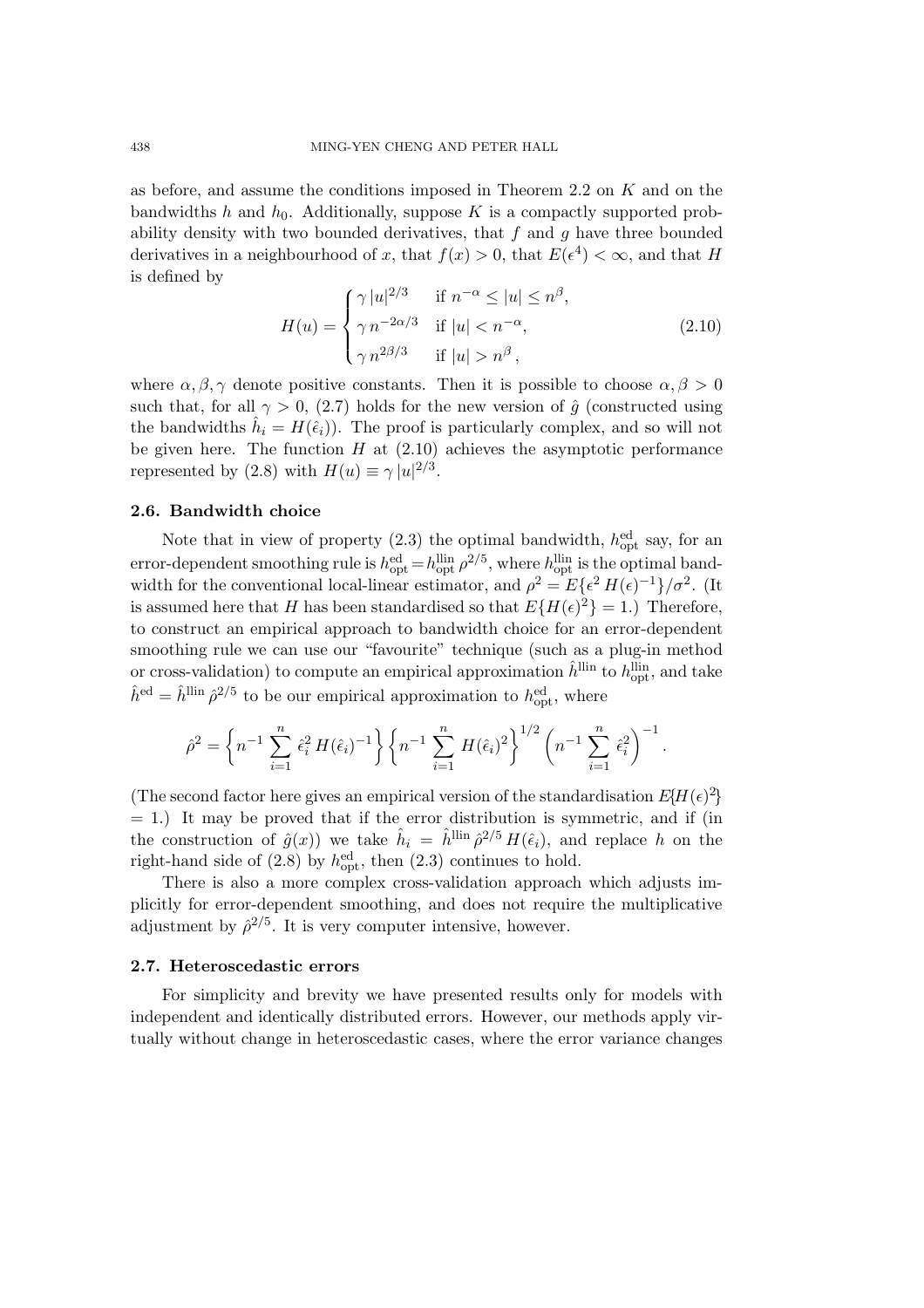with x. The simplicity with which this setting can be treated derives from the fact that, provided error variance is a smooth function of  $x$ , the model is "locally homoscedastic".

Indeed, suppose  $Y_i = g(X_i) + \epsilon_i$  where  $\epsilon_i = \zeta_i \sigma(X_i)$ , the variables  $X_1, \zeta_1, \ldots$ ,  $X_n, \zeta_n$  are independent, the  $X_i$ 's are identically distributed, the  $\zeta_i$ 's are identically distributed with zero mean and unit variance, and the function  $\sigma$  is continuous. Denote these conditions by assumption  $(A_3)$  (it replaces the overarching assumption made in Section 2.1 that the pairs  $(X_i, Y_i)$  are independent and identically distributed, which implies that the  $\epsilon_i$ 's are independent and identically distributed). If we continue to define  $\hat{\epsilon}_i = Y_i - \tilde{g}(X_i)$ , if we continue to take  $\hat{h}_i = h H(\hat{\epsilon}_i)$ , if on the right-hand side of (2.8) we replace  $\epsilon$  in all the expectations by  $\zeta \sigma(x)$ , and if we assume  $(A_1)$ – $(A_3)$ , then Theorem 2.2 continues to hold. The method of proof is virtually identical.

The only essential difference between homoscedastic and heteroscedastic cases lies in the way bandwidth is computed. We discuss this issue in the setting of local bandwidth choice, which seems more appropriate when error variance changes with location. Assume the distribution of  $\zeta$  is symmetric, and for simplicity consider the case where  $H(u) = |u|^{2/3}$ . (Truncated versions of H, such as those considered at the end of Section 2.5, are approximations to this function. There is no need to include a constant multiplier, since it may be incorporated into the bandwidth.) Put  $\mu = E(|\zeta|^{4/3})$ . Then, noting the result reported in the previous paragraph, we show that

$$
\begin{split} \hat{g}(x) &= g(x) + \tfrac{1}{2} \, h^2 \, \kappa_2 \, g''(x) \, \mu \, \sigma(x)^{4/3} \\ &\,+ [(nh)^{-1} \, \kappa \, f(x)^{-1} \, \mu \, \sigma(x)^{4/3}]^{1/2} \, N_n(x) + o_p(h^2) \,. \end{split}
$$

It may be proved from this formula that the bandwith  $h_{\text{opt}}^{\text{ed}}(x)$  that minimises asymptotic mean squared error at x may be expressed as  $h_{\text{opt}}^{\text{ed}}(x) =$  $h_{\text{opt}}^{\text{lin}}(x) \{\mu \sigma(x)^{4/3}\}^{-1/5}$ , where  $h_{\text{opt}}^{\text{lin}}(x) = \{\kappa \sigma(x)^2/n\kappa_2 f(x)g''(x)^2\}^{1/5}$  is the bandwidth that minimises mean squared error of the standard local linear estimator.

Therefore, given an empirical version  $\hat{h}^{\text{lin}}_{\text{opt}}(x)$  of  $h^{\text{lin}}_{\text{opt}}(x)$  (see e.g., Fan and Gijbels (1995)), and estimators  $\hat{\mu}$  and  $\hat{\sigma}(x)$  of  $\mu$  and  $\sigma(x)$  respectively, we may calculate an empirical version  $\hat{h}^{\text{ed}}_{\text{opt}}(x) = \hat{h}^{\text{lin}}_{\text{opt}}(x) \left\{ \hat{\mu} \hat{\sigma}(x)^{4/3} \right\}^{-1/5}$  of  $h^{\text{ed}}_{\text{opt}}(x)$ . There are several ways of computing  $\hat{\mu}$  and  $\hat{\sigma}(x)$ ; we give only two here. In the first,  $\sigma(\cdot)$  is modelled parametrically by a smooth function, for example a linear or a quadratic function. Parameters of the model, and hence  $\sigma(\cdot)$ , can be consistently estimated by treating centered residuals as though they were true values of the  $\epsilon_i$ 's. In this way, an estimator  $\hat{\sigma}(\cdot)$  of  $\sigma(\cdot)$  can be calculated. Residual values of the  $\zeta_i$ 's can now be computed as  $\hat{\zeta}_i = \hat{\epsilon}_i/\hat{\sigma}(X_i)$ , and  $\mu$  estimated by  $\hat{\mu} = n^{-1} \sum_i |\hat{\zeta}_i|^{4/3}$ . In the second approach,  $\sigma(\cdot)$  is estimated nonparametrically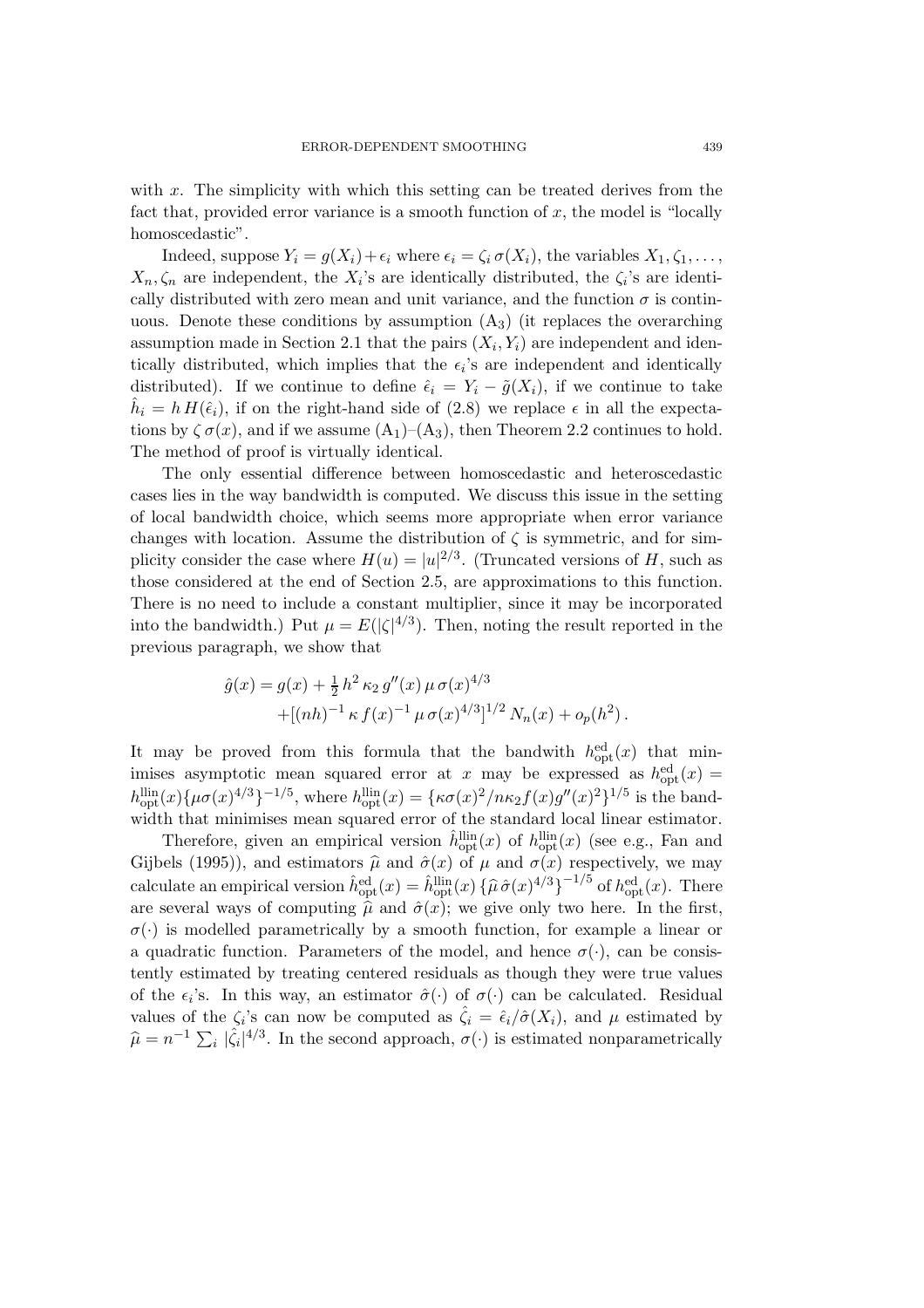by considering the nonparametric regression problem in which squares of centered residuals are regressed on their expected values. Once  $\hat{\sigma}(\cdot)$  has been calculated in this way,  $\hat{\mu}$  can be computed as before.

#### **3. Numerical Properties**

In this section we report a simulation study conducted to examine numerical properties of error-dependent smoothing rules. In this work we took  $g(x) = 4\sin(2\pi x)$  and used equally-distributed design points on  $(0, 1)$ . The error distribution was either Normal  $N(0, 2.25)$  or Student's t with 5 degrees of freedom. Sample size n was 50, 100, 200 or 500. The biweight kernel  $K(u)$  =  $(1 - u^2)^2 I_{(-1 \lt u \lt 1)}$  was employed.

When plotting integrated squared biases, variances and mean squared errors against bandwidth, h ranged over 51 logarithmically equispaced values. We do not explore empirical bandwidth choice, since the additional variation that it introduces may confound differences between conventional local-linear techniques and our method. In theory the second bandwidth,  $h_0$ , used for the for the pilot estimator has only a second-order effect on the results, although it should be taken larger than the theoretically optimal bandwidth. In all the work reported here we chose  $h_0$  to be 25% larger than the standard optimal value.

Three estimators were considered: (i)  $\hat{g}_L$ , the standard local-linear estimator; (ii)  $\hat{g}_I$ , the "ideal" error-dependent local-linear estimator with  $h_i = h|\epsilon_i|^{2/3}$ ; and (iii)  $\hat{g}_R$ , the "realistic" error-dependent local-linear estimator using the function H at (2.10) with  $(n^{-\alpha}, n^{\beta}) = (0.2^{2/3}, 8^{2/3})$  and residuals obtained from a pilot estimation. For every setting, 1000 random samples were generated. Each estimator was evaluated over a equispaced grid of 400 points with the interpolation method of Hall and Turlach (1997) used to guard against sparse design problems caused by too-small choices of bandwidth. The mean integrated squared biases and variances were approximated by averaging over the 1000 realizations.

Figure 3.1 summarises results when  $n = 100$  and the error distribution was Student's t with 5 degrees of freedom. First, we note that error-dependent smoothing rules lead to significant decrease in the mean integrated variance (see panel (c)) while maintaining almost the same level of mean integrated squared bias (panel (b)). This is as predicted by our asymptotic theory. Furthermore, the minimum mean integrated squared error (MISE) values for  $\hat{g}_L$ ,  $\hat{g}_I$  and  $\hat{g}_R$  are 0.137, 0.096 and 0.119. Equivalently, the "ideal" and "realistic" error-dependent smoothing rules reduced MISE by 30% and 13% respectively. Greater reductions occurred for larger values of  $n$  until they asymptoted to the large-sample limit predicted in Section 2.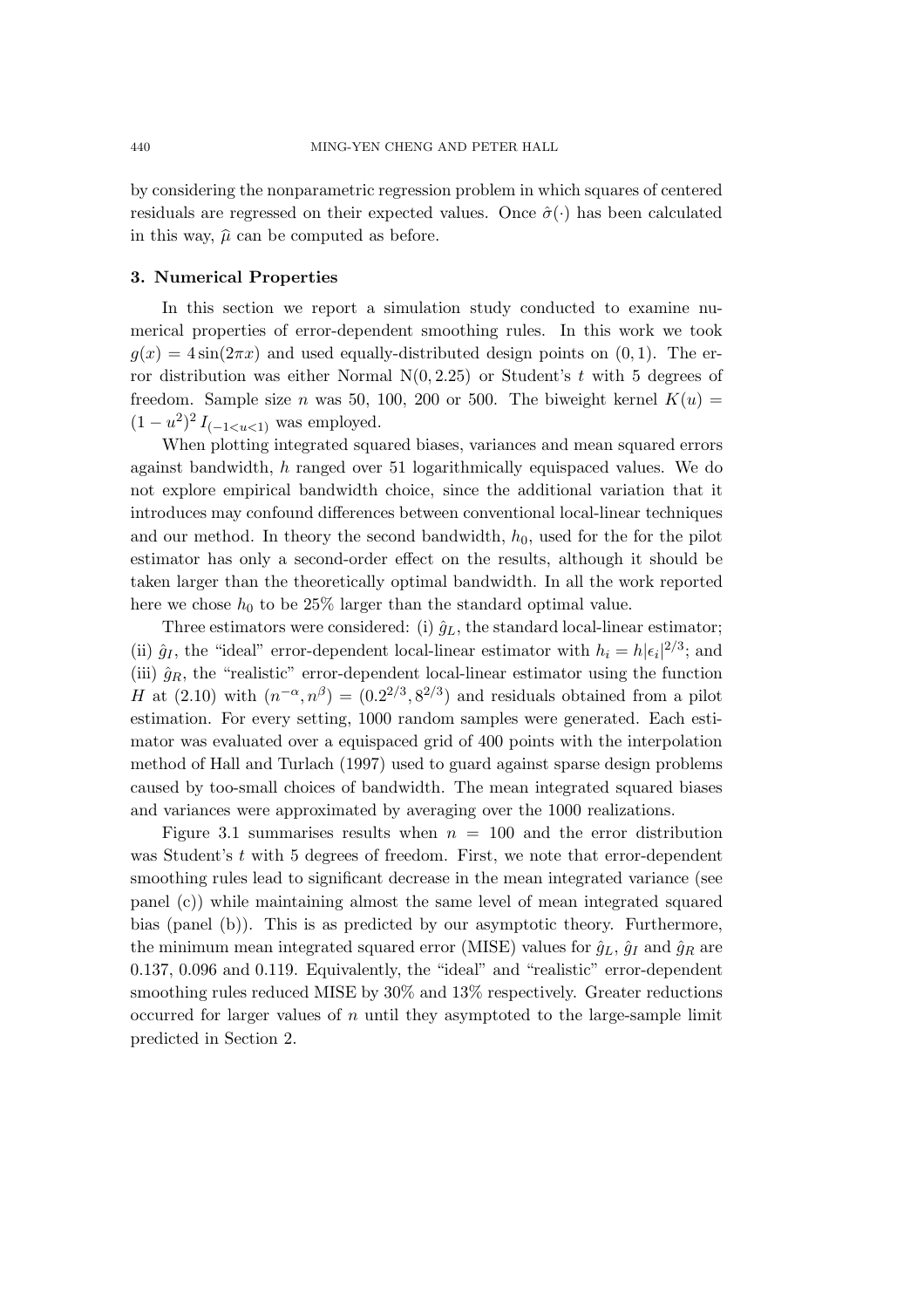

Figure 3.1. Simulation results for the sine regression function, depicted in panel (a), and for sample size  $n = 100$  and  $t_5$  errors. In panels (b), (c) and (d), respectively, the integrated squared biases, variances and mean squared errors of  $\hat{g}_L$  (solid lines),  $\hat{g}_I$  (dotted lines) and  $\hat{g}_R$  (dashed lines) are plotted against bandwidth on a log-log scale. The vertical lines, with consistent line types, locate the optimal bandwidths that produced minimum mean integrated squared errors.

Figure 3.2 is the analogue of Figure 3.1 except that the error distribution is now Normal  $N(0, 2.25)$ . The "ideal" error-dependent smoothing rule again produces significant MISE reduction. However, MISE reductions in the "realistic" case only become significant for  $n = 500$ . In the case of Normal errors, error-dependent smoothing rules tend to slightly inflate the bias while reducing the variance. The increase in bias is of course a second-order effect, since it is not evident in the first-order theoretical analysis in Section 2. More generally, simulations with Student's t errors with a range of degrees of freedom show that the extent of MISE improvement offered by  $\hat{g}_R$  declines, and the extent of bias inflation increases, as the error tail-weight decreases.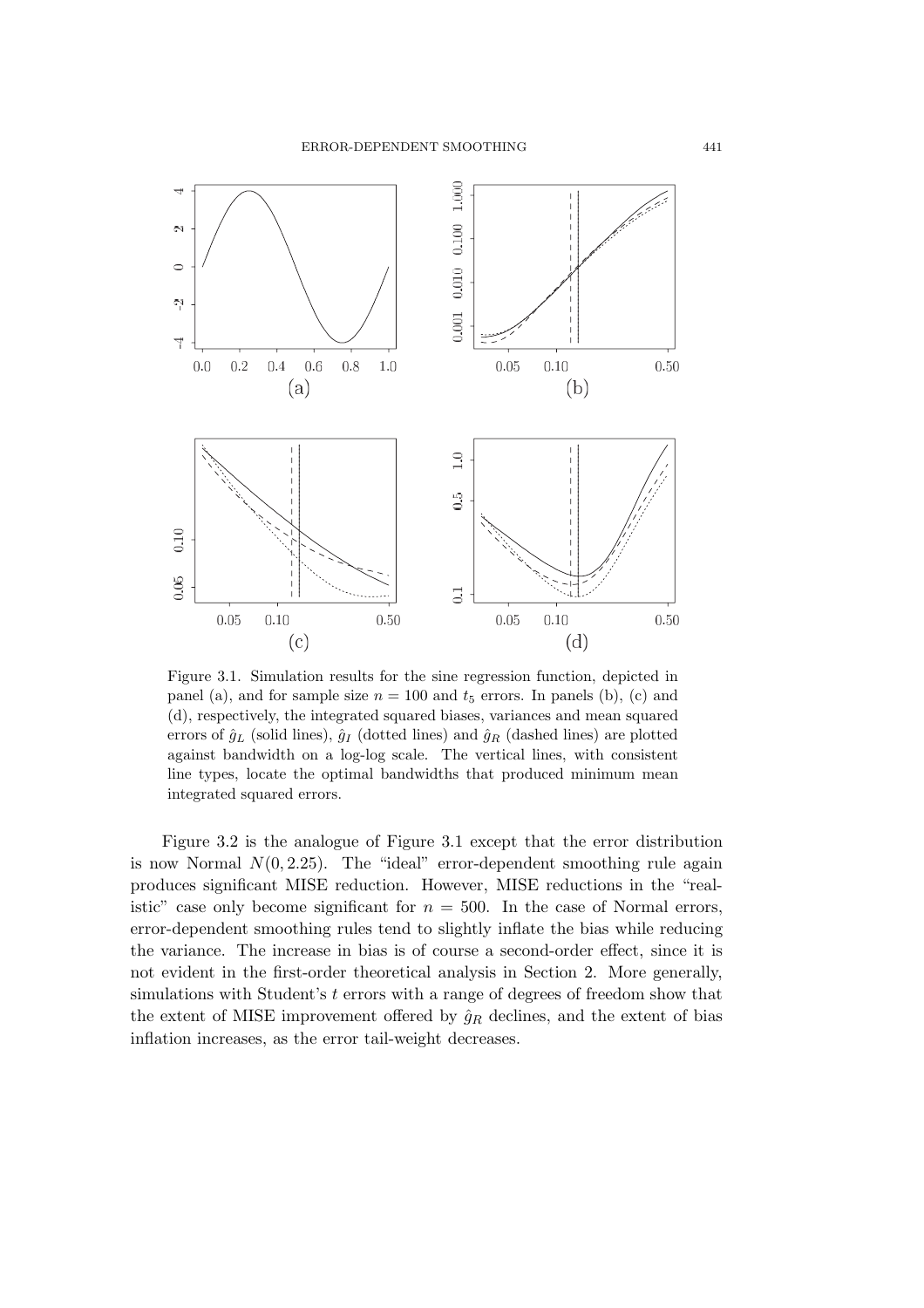

Figure 3.2. Simulation results for the sine regression function,  $n = 100$  and Normal (0, 2.25) errors. Functions and line types are the same as in Figure 3.1.

In summary, tail weight of the error distribution, and second-order contributions from bias, can have significant affect on the performance of error-dependent smoothing rules. In relation to the bias issue we found that, for a given error distribution, performance of  $\hat{g}_R$  relative to  $\hat{g}_L$  could be made better or worse by using target functions that produced lesser or greater amounts of bias, respectively. For example, by taking the sinusoid  $g$  to have only half a wavelength over the interval  $(0, 1)$  we could enhance performance of  $\hat{g}_R$  relative to  $\hat{g}_L$ ; and by giving it more than one wavelength we could reduce relative performance.

A reviewer expressed concern that our use of grids for computation implied the method might be excessively computationally expensive. We use grids only to numerically determine mean squared integrated errors. In particular, no grid search methods are required. All our techniques involve only explicit calculation; nothing is defined implicitly, and no equations have to be solved in order to con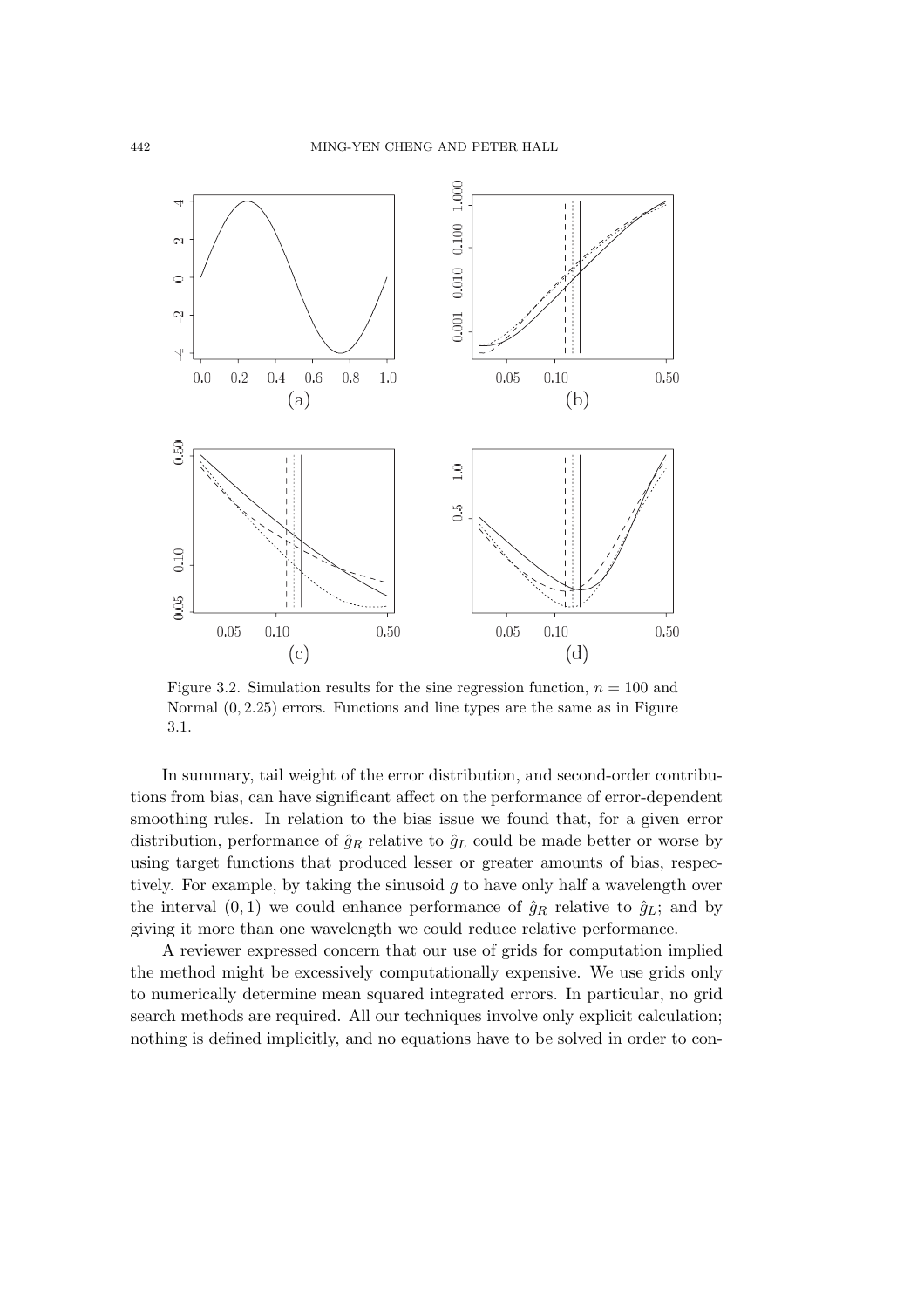struct our estimators. In practice one could use binning procedures to accelerate calculation. See for example page 238 of Scott (1992).

#### **Acknowledgements**

We are grateful to Iain Johnstone for very helpful discussion, and to three reviewers for helpful comments on the first version of the paper.

### **Appendix**

#### **A.1 Proof of Theorem 2.1.**

We may write  $\hat{g} = (S_2 T_0 - S_1 T_1)/(S_2 S_0 - S_1^2)$ , where, defining  $K_i(x) =$  $K\{(X_i-x)/h_i\}$  and, for a vector  $a = a(x) = (a_1,...,a_n)$ , setting  $U(a) =$  $n^{-1}\sum_i h_i^{-1}a_i K_i$ , we put  $S_j = U(a)$  for  $a_i(x)=(X_i-x)^j$ , and  $T_j = U(a)$  for  $a_i(x) = Y_i (X_i - x)^j$ . Let  $T_{j1} = U(a)$  with  $a_i(x) = g(X_i)(X_i - x)^j$ ,  $T_{j2} = U(a)$ with  $a_i(x) = \epsilon_i (X_i - x)^j$ , and  $R_j = U(a)$  with  $a_i = h_i^j$ . Then,  $T_j = T_{j1} + T_{j2}$ . (For the sake of simplicity we shall often suppress the argument  $x$ .)

It may be proved by Taylor expansion that

$$
S_2T_{01} - S_1T_{11} = g(S_2S_0 - S_1^2) + \frac{1}{2}g''[\kappa_2 h^2 f E\{H(\epsilon)^2\}]^2 + o_p(h^4)
$$
 (A.1)

and  $S_2S_0 - S_1^2 = \kappa_2 h^2 f^2 E\{H(\epsilon)^2\} + o_p(h^2)$ . Therefore,

$$
\hat{g}_1 \equiv (S_2 T_{01} - S_1 T_{11})/(S_2 S_0 - S_1^2) = g + \frac{1}{2} g'' \kappa_2 h^2 E\{H(\epsilon)^2\} + o_p(h^2).
$$
 (A.2)

Noting that (2.7) implies  $E\{|\epsilon|H(\epsilon)^2\} < \infty$ , it may be proved that for  $j =$  $0.1$ 

$$
E(T_{j2}) = h^j \kappa_j f(x) E\{ \epsilon H(\epsilon)^j \} + h^{j+1} \kappa_{j+1} f'(x) E\{ \epsilon H(\epsilon)^{j+1} \} + \frac{1}{2} h^{j+2} \kappa_{j+2} f''(x) E\{ \epsilon H(\epsilon)^{j+2} \} + o(h^{j+2}),
$$
 (A.3)

$$
\text{var}(T_{j2}) \sim n^{-1}h^{2j-1} E\{\epsilon^2 H(\epsilon)^{2j-1}\} f \int y^{2j} K(y)^2 dy , \qquad (A.4)
$$

where in  $(A.3)$ , when  $j = 1$ , it is understood that we take the expansion only up to a remainder of  $o(h^2)$ . Lindeberg's condition for the series  $T_{02}$ , normalised by its standard deviation, holds provided that, for any  $C_1, C_2 > 0$ ,

$$
(nh)^{-1} \sum_{i=1}^{n} E[\epsilon_i^2 H(\epsilon_i)^{-2} I(|X_i - x| \le C_1 h_i) I\{|\epsilon_i| H(\epsilon_i)^{-1} > C_2 (nh)^{1/2}\}] \to 0.
$$
\n(A.5)

(See e.g., Chung (1974), p.205, for Lindeberg's condition.) Result (A.5) follows from the fact that  $E\{\epsilon^2 H(\epsilon)^{-1}\} < \infty$ , and so by Lindeberg's central limit theorem,  $(T_{02} - ET_{02})/(\text{var } T_{02})^{1/2}$  is asymptotically Normal N(0, 1). Combining this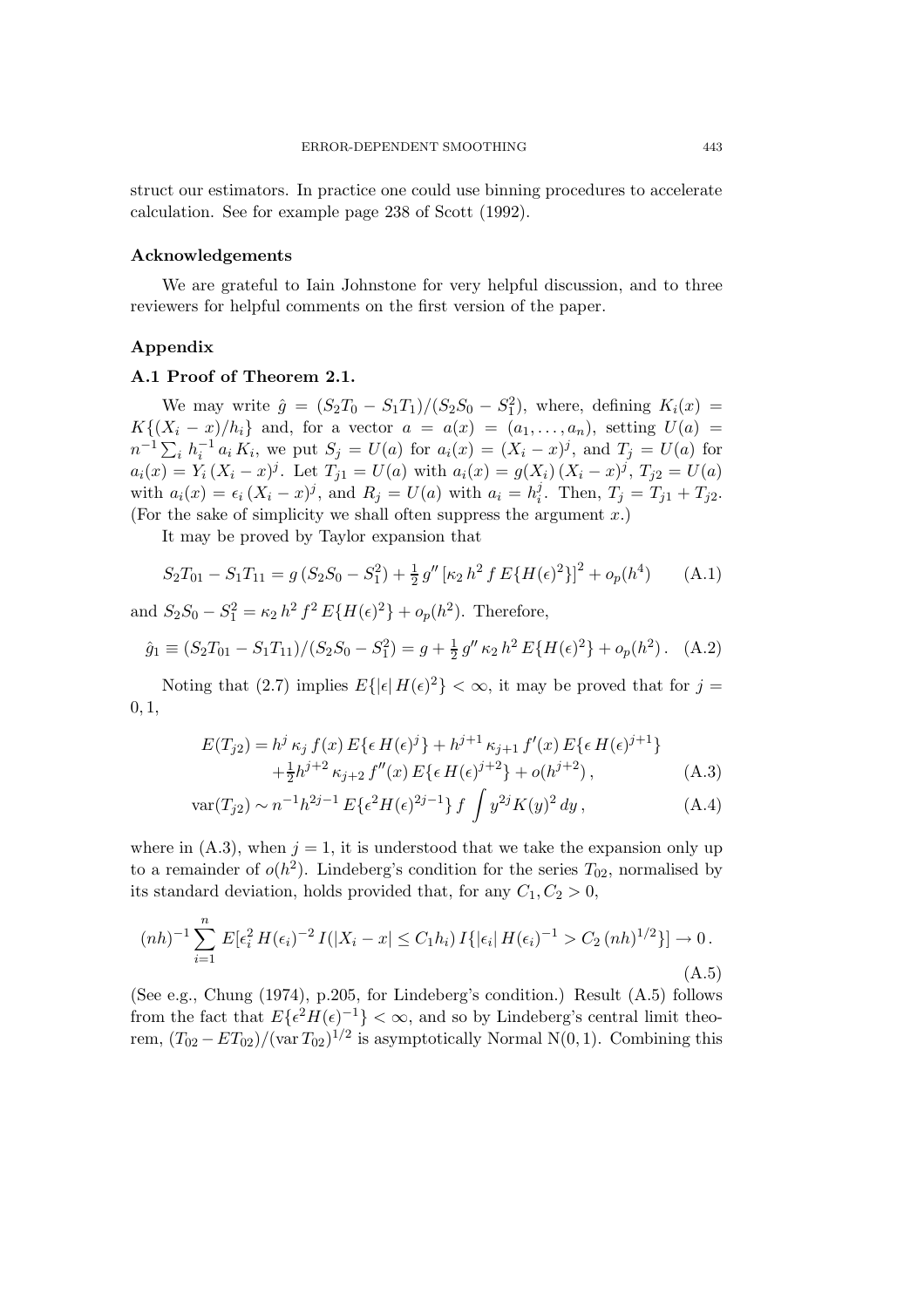result with  $(A.3)$  and  $(A.4)$  we deduce that, for fixed values of the argument x,

$$
\hat{g}_2 \equiv (S_2 T_{02} - S_1 T_{12})/(S_2 S_0 - S_1^2) \n= \frac{1}{2} f'' f^{-1} \kappa_2 h^2 E\{ \epsilon H(\epsilon)^2 \} + [(nh)^{-1} f^{-1} \kappa E\{ \epsilon^2 H(\epsilon)^{-1} \}]^{1/2} N_n + o_p(h^2) ,
$$

where  $N_n$  is asymptotically Normal  $N(0, 1)$ . The theorem follows from this expansion and (A.2), on noting that  $\hat{g} = \hat{g}_1 + \hat{g}_2$ .

# **A.2. Proof of Theorem 2.2.**

Put  $\widehat{K}_i = K\{(X_i - x)/\hat{h}_i\}$  and  $\widehat{U}(\underline{a}) = n^{-1} \sum_i \hat{h}_i^{-1} a_i \widehat{K}_i$ , and let  $\widehat{S}_j$ ,  $\widehat{T}_{j1}$ ,  $\hat{T}_{j2}, \hat{T}_j$  and  $\hat{R}_j$  denote the versions of  $\hat{U}(a)$  that arise with  $a_i(x)=(X_i-x)^j$ ,  $g(X_i)(X_i-x)^j$ ,  $\epsilon_i (X_i-x)^j$ ,  $Y_i (X_i-x)^j$  and  $\hat{h}_i^j$ , respectively. Then,  $\hat{T}_j = \hat{T}_{j1} + \hat{T}_{j2}$ and  $\hat{g} = (\hat{S}_2 \hat{T}_0 - \hat{S}_1 \hat{T}_1)/(\hat{S}_2 \hat{S}_0 - \hat{S}_1^2)$ . Since H is assumed bounded away from zero and infinity then  $\hat{R}_j = O_p(h^j)$ , for each j. Therefore, the following analogue of (A.1) holds, derived in a similar manner:

$$
\widehat{S}_2 \widehat{T}_{01} - \widehat{S}_1 \widehat{T}_{11} = g \left( \widehat{S}_2 \widehat{S}_0 - \widehat{S}_1^2 \right) + \frac{1}{2} g'' \left( \widehat{S}_2^2 - \widehat{S}_1 \widehat{S}_3 \right) + o_p(h^4).
$$
 (A.6)

Let  $C_1, C_2, \ldots$  denote generic finite, strictly positive constants, let  $\eta > 0$  be a Hölder exponent appropriate for both  $H'$  and  $K'$ , and put  $\Delta = \tilde{g} - g$ ,  $H_1 = H'/H$ and  $h_i = h H(\epsilon_i)$ . Since  $C_1 \leq H \leq C_2$  then we may choose  $C_3, C_4, C_5 > 0$  such that, by Taylor expansion and uniformly in  $i$ ,

$$
\left| \frac{H(\hat{\epsilon}_{i}) - H(\epsilon_{i})}{H(\epsilon_{i})} + \Delta(X_{i})H_{1}(\epsilon_{i}) \right| \leq C_{3} |\Delta(X_{i})|^{1+\eta}, \qquad (A.7)
$$
\n
$$
\left| K\left(\frac{X_{i} - x}{\hat{h}_{i}}\right) - K\left(\frac{X_{i} - x}{h_{i}}\right) + \left(\frac{\hat{h}_{i} - h_{i}}{h_{i}}\right) \left(\frac{X_{i} - x}{h_{i}}\right) K'\left(\frac{X_{i} - x}{h_{i}}\right) \right|
$$
\n
$$
\leq C_{4} \left| \frac{\hat{h}_{i} - h_{i}}{h_{i}} \right|^{1+\eta} I(|X_{i} - x| \leq C_{5}h). \qquad (A.8)
$$

Combining (A.7) and (A.8) we see that, with  $L(u) = u K'(u)$ ,

$$
\left| K\left(\frac{X_i - x}{\hat{h}_i}\right) - K\left(\frac{X_i - x}{h_i}\right) - \Delta(X_i) H_1(\epsilon_i) L\left(\frac{X_i - x}{h_i}\right) \right|
$$
  
\n
$$
\leq C_6 |\Delta(X_i)|^{1+\eta} I(|X_i - x| \leq C_5 h).
$$
\n(A.9)

Similarly but more simply, with  $H_2 = H'/H^2$  we have  $|h(\hat{h}_i^{-1} - h_i^{-1}) - \Delta(X_i) H_2(\epsilon_i)|$  $\leq C_7 |\Delta(X_i)|^{1+\eta}$ . Combining this result with (A.9), and defining  $M = K + L$ , we deduce that for any sequence  $A_1, \ldots, A_n$ ,

$$
\left| \sum_{i=1}^{n} \hat{h}_i^{-1} (X_i - x)^j A_i K \{(X_i - x)/\hat{h}_i\} - \sum_{i=1}^{n} h_i^{-1} (X_i - x)^j A_i K \{(X_i - x)/h_i\}
$$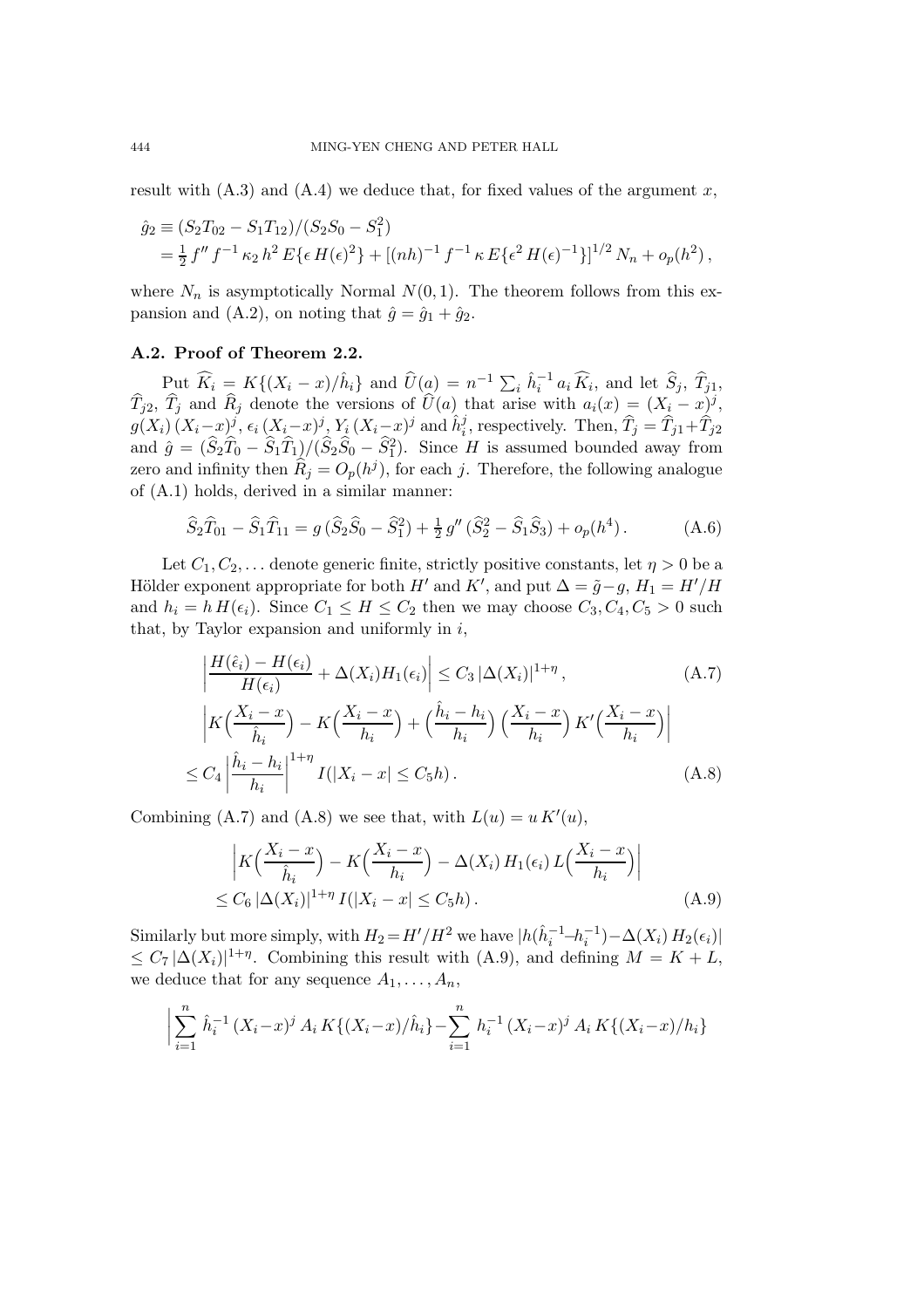$$
-h^{-1} \sum_{i=1}^{n} \Delta(X_i) (X_i - x)^j A_i H_2(\epsilon_i) M\{(X_i - x)/h_i\} \Big|
$$
  

$$
\leq C_8 h^{-1} \sum_{i=1}^{n} |\Delta(X_i)|^{1+\eta} |X_i - x|^j |A_i| I(|X_i - x| \leq C_5 h).
$$
 (A.10)

Put  $\lambda_n = n^{1/5}h_0$ . It is straightforward to prove that  $\Delta(X_i) = O_p(n^{-2/5}\lambda_n^2)$ uniformly in values of i such that  $|X_i - x| \leq C_5 h$ . Hence, when  $A_i \equiv 1$  we obtain from (A.10) the result

$$
\left| \sum_{i=1}^{n} \hat{h}_i^{-1} (X_i - x)^j K \{ (X_i - x) / \hat{h}_i \} - \sum_{i=1}^{n} h_i^{-1} (X_i - x)^j K \{ (X_i - x) / h_i \} \right|
$$
  
=  $O_p(n^{3/5} h^j \lambda_n^2).$ 

Equivalently,  $\widehat{S}_j - S_j = O_p(n^{-2/5}h^j\lambda_n^2)$ , where  $S_j$  is as in the proof of Theorem 2.1. From this result and the property  $n^{-2/5}\lambda_n^2 = o(1)$  it may be shown that  $S_j = \kappa_j h^j f E\{H(\epsilon)^j\} + o_p(h^j)$ . The latter relation, and (A.6), imply that

$$
\hat{S}_2 \hat{T}_{01} - \hat{S}_1 \hat{T}_{11} = g(\hat{S}_2 \hat{S}_0 - \hat{S}_1^2) + \frac{1}{2} g'' \left[ \kappa_2 h^2 f E \{ H(\epsilon)^2 \} \right]^2 + o_p(h^4), \text{(A.11)}
$$
  

$$
\hat{S}_2 \hat{S}_0 - \hat{S}_1^2 = \kappa_2 h^2 f^2 E \{ H(\epsilon)^2 \} + o_p(h^2).
$$
 (A.12)

The only other sequence  $A_1, \ldots, A_n$  in which we are interested is  $A_i \equiv \epsilon_i$ , and there we may deduce from (A.10) the bound

$$
\left| \sum_{i=1}^{n} \hat{h}_i^{-1} (X_i - x)^j \epsilon_i K \{ (X_i - x) / \hat{h}_i \} - \sum_{i=1}^{n} h_i^{-1} (X_i - x)^j \epsilon_i K \{ (X_i - x) / h_i \} - V_j \right|
$$
  
=  $O_p(n^{(3-2\eta)/5} h^j \lambda_n^{2(1+\eta)})$ , (A.13)

where  $V_j \equiv h^{-1} \sum_i \Delta(X_i) (X_i - x)^j \epsilon_i H_2(\epsilon_i) M\{(X_i - x)/h_i\}$ . By Taylor-expanding the ratio formula for a local-linear estimator (see e.g., the expression for  $\hat{a}$  given by Fan (1993, p.197) it may be proved that  $\Delta(u) = h_0^2 \psi_n(u) + (nh_0)^{-1} f(u)^{-1} \sum_i \epsilon_i$  $\times K\{(X_i-u)/h_0\}+O_p(h_0^4)$ , uniformly in values u in a neighbourhood of x, where  $\psi_n$  denotes a deterministic function that satisfies  $\psi_n(u) = \frac{1}{2} g''(u) \kappa_2 + o(\xi_n)$ uniformly in a neighbourhood of x, and  $\xi_n = \xi(h_0), \xi(\cdot)$  being as defined at (2.9). Therefore,  $V_j = V_{j1} + V_{j2} + o_p(n^{3/5}h^j)$ , where

$$
V_{j1} = h^{-1} h_0^2 \sum_{i=1}^n (X_i - x)^j \psi_n(X_i) \epsilon_i H_2(\epsilon_i) M\{(X_i - x)/h_i\},
$$
  
\n
$$
V_{j2} = (nhh_0)^{-1} f(x)^{-1} \sum_{i_1=1}^n \sum_{i_2=1}^n \epsilon_{i_1} \epsilon_{i_2} H_2(\epsilon_{i_2}) (X_{i_2} - x)^j K\{\frac{X_{i_1} - X_{i_2}}{h_0}\} M\{\frac{X_{i_2} - x}{h_{i_2}}\}.
$$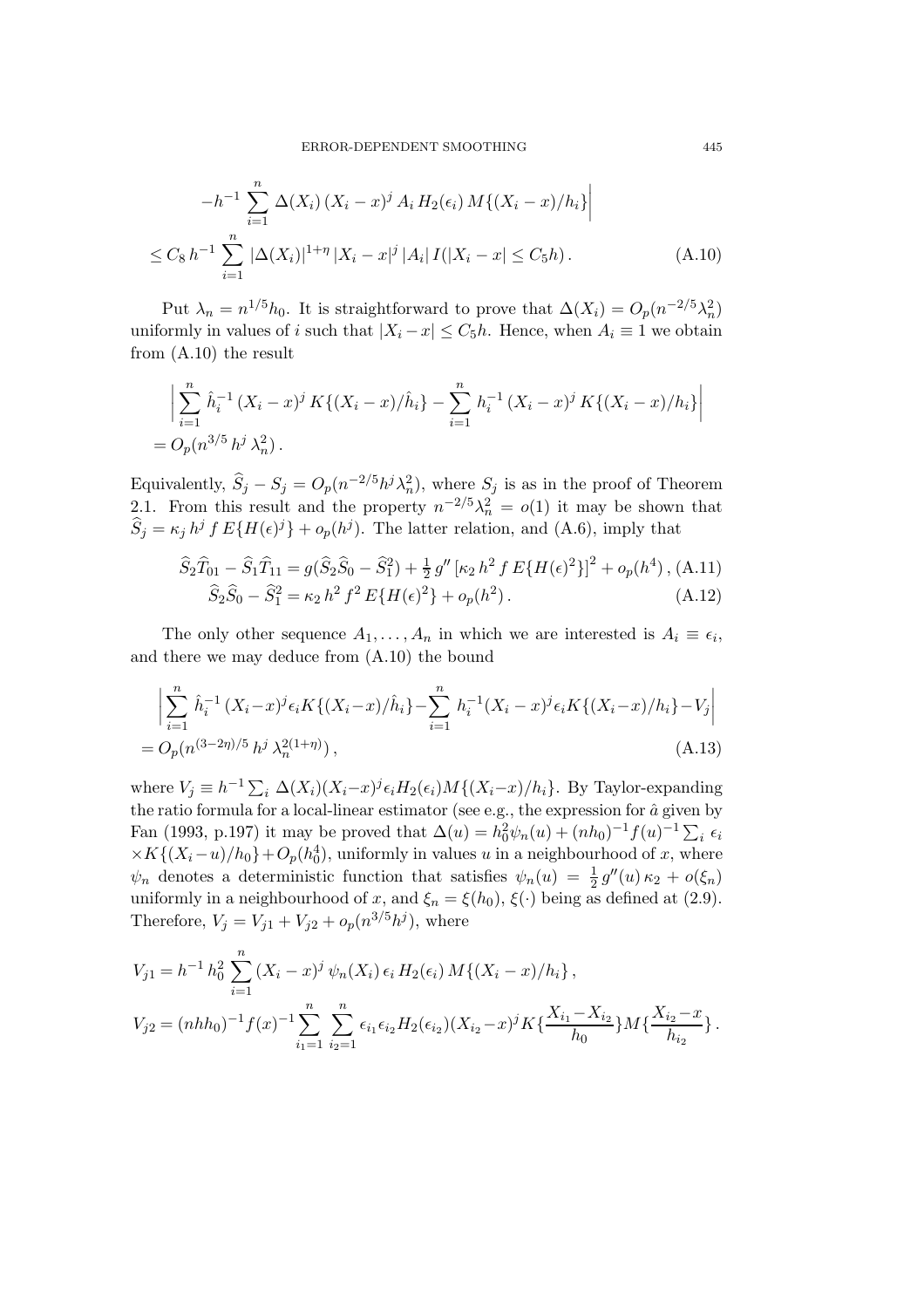Noting that  $\int u^j M(u) du = 0$  for  $j = 0, 1$  we may prove that for  $j = 0, 1$  and  $k = 1, 2, E(V_{j1}) = o(n^{3/5}h^{j}), E(V_{j2}) = o(n^{3/5}h^{j}), V_{jk} - E(V_{jk}) = o_p(n^{3/5}h^{j}).$ When treating  $V_{i2}$  we consider the diagonal and off-diagonal terms separately. The absolute value of the sum of the diagonal terms is adequately bounded by the sum of the absolute values of the summands. Since, conditional on the  $X_i$ 's, the  $\epsilon_i$ 's are independent, then the variance of the sum of the off-diagonal terms in  $V_{j2}$  is readily computed under the assumption that  $E(\epsilon^2) < \infty$ ; in particular, we do not need finite fourth moments. However, to prove that  $var(V_{i2}) = o(n^{6/5}h^{2j})$ we do require the assumption that  $n^{1/5}h_0 \to \infty$ .

Therefore,  $V_j = o_p(n^{3/5}h^j)$  for  $j = 0, 1$ , and so by (A.13),

$$
\widehat{T}_{j2} = T_{j2} + n^{-1}(V_{j1} + V_{j2}) + O_p(n^{-2(1+\eta)/5} h^j \lambda_n^{2(1+\eta)}) = T_{j2} + o_p(n^{-2/5} h^j)
$$
 (A.14)

for  $j = 0, 1$ , where  $T_{j2}$  is as in the proof of Theorem 2.1. We know from that proof that  $|T_{02}| + |h^{-1}T_{12}| = O_p\{h^2 + (nh)^{-1/2}\}\.$  Hence, by (A.12) and (A.14),

$$
\widehat{S}_2 \widehat{T}_{02} - \widehat{S}_1 \widehat{T}_{12} = f^{-1} \left( \widehat{S}_2 \widehat{S}_0 - \widehat{S}_1^2 \right) T_{02} + o_p \left[ h^2 \left\{ h^2 + (nh)^{-1/2} \right\} + n^{-2/5} h^2 \right]. \tag{A.15}
$$

Combining  $(A.11)$ ,  $(A.12)$  and  $(A.15)$  we deduce that

$$
\hat{g} = \{ (\hat{S}_2 \hat{T}_{01} - \hat{S}_1 \hat{T}_{11}) + (\hat{S}_2 \hat{T}_{02} - \hat{S}_1 \hat{T}_{12}) \} (\hat{S}_2 \hat{S}_0 - \hat{S}_1^2)^{-1} \n= g + \frac{1}{2} g'' \kappa_2 h^2 E \{ H(\epsilon)^2 \} + f^{-1} T_{02} + o_p \{ h^2 + (nh)^{-1/2} \}.
$$
\n(A.16)

We showed during the proof of Theorem 2.1 that  $T_{02} = \frac{1}{2} f'' \kappa_2 h^2 E\{\epsilon H(\epsilon)^2\} +$  $[(nh)^{-1} f \kappa E\{\epsilon^2 H(\epsilon)^{-1}\}]^{1/2} N'_n + o_p(h^2)$ , where  $N'_n$  converges to Normal N(0, 1). Theorem 2.2 follows from this result and (A.16).

# **References**

- Abramson, I. S. (1982). On bandwidth variation in kernel estimates a square root law. *Ann. Statist.* **9**, 168-176.
- Abramson, I. S. (1984). Adaptive density flattening a metric distortion principle for combating bias in nearest neighbour methods. *Ann. Statist.* **12**, 880-886.
- Choi, E. and Hall, P. (1998). On bias reduction in local linear smoothing. *Biometrika* **85**, 333-346.

Chung, K. L. (1974). *A Course in Probability Theory.* Academic Press, New York.

- Donoho, D. L. and Liu, R. C. (1991). Geometrizing rates of convergence, III. *Ann. Statist.* **19**, 668–701.
- Donoho, D. L., Liu, R. C. and MacGibbon, B. (1990). Minimax risk over hyperrectangles, and implications. *Ann. Statist.* **18**, 1416-1437.
- Fan, J. (1993). Local linear regression smoothers and their minimax efficiencies. *Ann. Statist.* **21**, 196-216.
- Fan, J. and Gijbels, I. (1995). Data-driven bandwidth selection in local polynomial fitting: variable bandwidth and spatial adaptation. *J. Roy. Statist. Soc. Ser. B* **57**, 371-394.
- Hall, P. (1990). On the bias of variable bandwidth curve estimators. *Biometrika* **77**, 529-536.